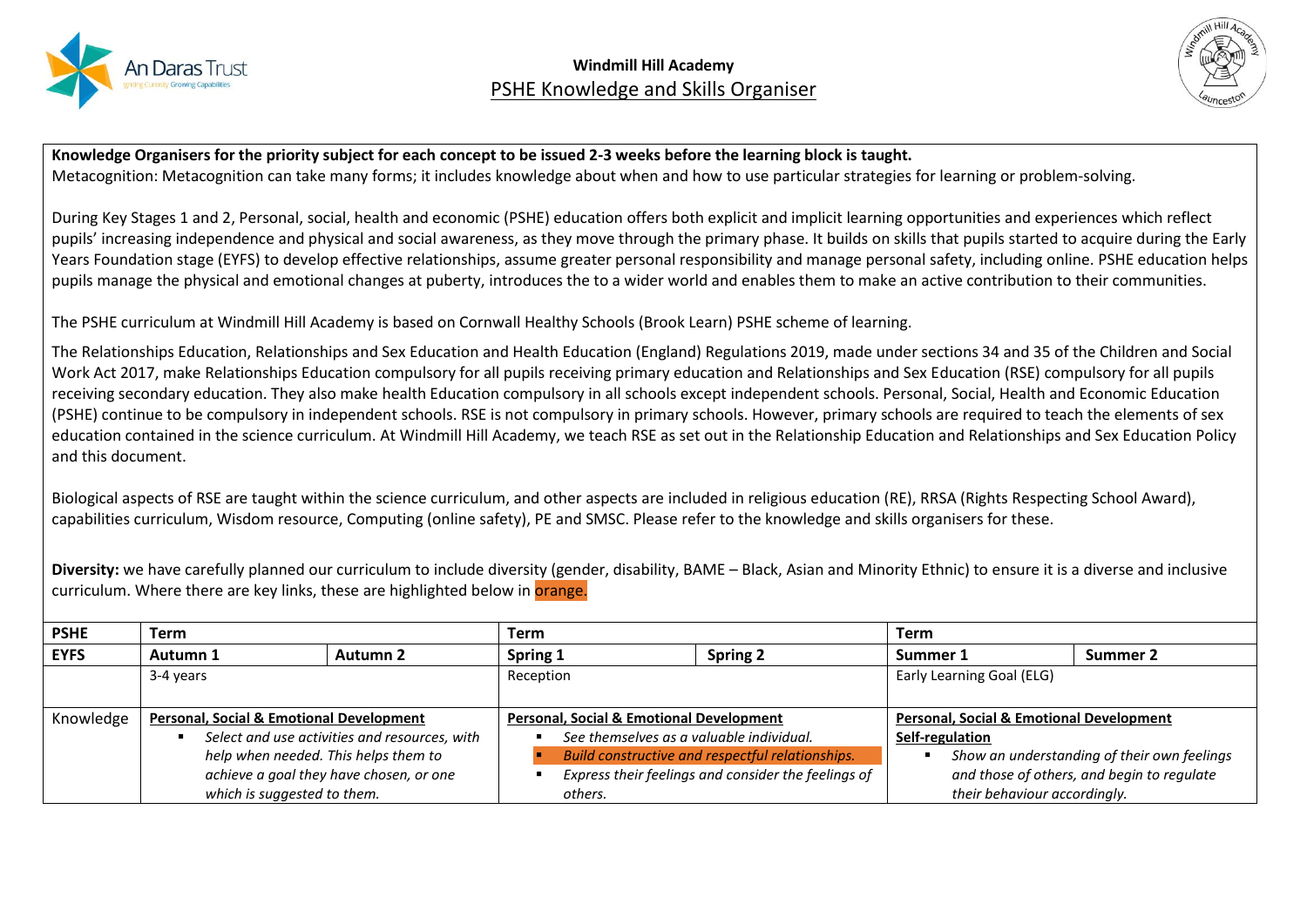



| Develop their sense of responsibility and<br>membership of a community.<br>Become more outgoing with unfamiliar<br>people, in the safe context of their setting.<br>Show more confidence in new social<br>situations.<br>Play with one or more other children,<br>٠<br>extending and elaborating play ideas.<br>Help to find solutions to conflicts and<br>٠<br>rivalries. For example, accepting that not  | Show resilience and perseverance in the face of<br>challenge.<br>Identify and moderate their own feelings socially<br>л<br>and emotionally.<br>Think about the perspectives of others.<br>×<br>Manage their own needs.<br><b>Physical Development</b><br>Know and talk about the different factors that<br>support their overall health and wellbeing: | Set and work towards simple goals, being able<br>to wait for what they want and control their<br>immediate impulses when appropriate.<br>Give focused attention to what the teacher<br>says, responding appropriately even when<br>engaged in activity, and show an ability to<br>follow instructions involving several ideas or<br>actions.<br><b>Managing Self</b>                         |
|-------------------------------------------------------------------------------------------------------------------------------------------------------------------------------------------------------------------------------------------------------------------------------------------------------------------------------------------------------------------------------------------------------------|--------------------------------------------------------------------------------------------------------------------------------------------------------------------------------------------------------------------------------------------------------------------------------------------------------------------------------------------------------|----------------------------------------------------------------------------------------------------------------------------------------------------------------------------------------------------------------------------------------------------------------------------------------------------------------------------------------------------------------------------------------------|
| everyone can be Spider-Man in the game,<br>and suggesting other ideas.<br>Increasingly follow rules, understanding why<br>they are important.<br>Do not always need an adult to remind them<br>of a rule.<br>Develop appropriate ways of being assertive.<br>Talk with others to solve conflicts.<br>Talk about their feelings using words like<br>'happy', 'sad', 'angry' or 'worried'.                    | regular physical activity, healthy eating,<br>toothbrushing, sensible amounts of 'screen time',<br>having a good sleep routine, being a safe<br>pedestrian<br>Further develop the skills they need to manage<br>the school day successfully: lining up and queuing,<br>mealtimes, personal hygiene.                                                    | Be confident to try new activities and show<br>٠<br>independence, resilience and perseverance in<br>the face of challenge.<br>Explain the reasons for rules, know right from<br>wrong and try to behave accordingly.<br>Manage their own basic hygiene and personal<br>needs, including dressing, going to the toilet<br>and understanding the importance of healthy<br>food choices.        |
| Begin to understand how others might be                                                                                                                                                                                                                                                                                                                                                                     | <b>Understanding the world</b>                                                                                                                                                                                                                                                                                                                         | <b>Building Relationships</b>                                                                                                                                                                                                                                                                                                                                                                |
| feeling.<br><b>Physical Development</b><br>Collaborate with others to manage large<br>items, such as moving a long plank safely,<br>carrying large hollow blocks.<br>Be increasingly independent in meeting their<br>٠<br>own care needs, e.g. brushing teeth, using<br>the toilet, washing and drying their hands<br>thoroughly.<br>Make healthy choices about food, drink,<br>activity and toothbrushing. | Understand that some places are special to<br>members of their community.<br>Recognise that people have different beliefs and<br>celebrate special times in different ways.<br>Recognise some similarities and differences<br>between life in this country and life in other<br>countries.                                                             | Work and play cooperatively and take turns<br>$\blacksquare$<br>with others.<br>Form positive attachments to adults and<br>friendships with peers.<br>Show sensitivity to their own and to others'<br>needs.<br><b>Understanding the world</b><br>Past and present<br>Talk about the lives of the people around them and<br>their roles in society.<br><b>People culture and communities</b> |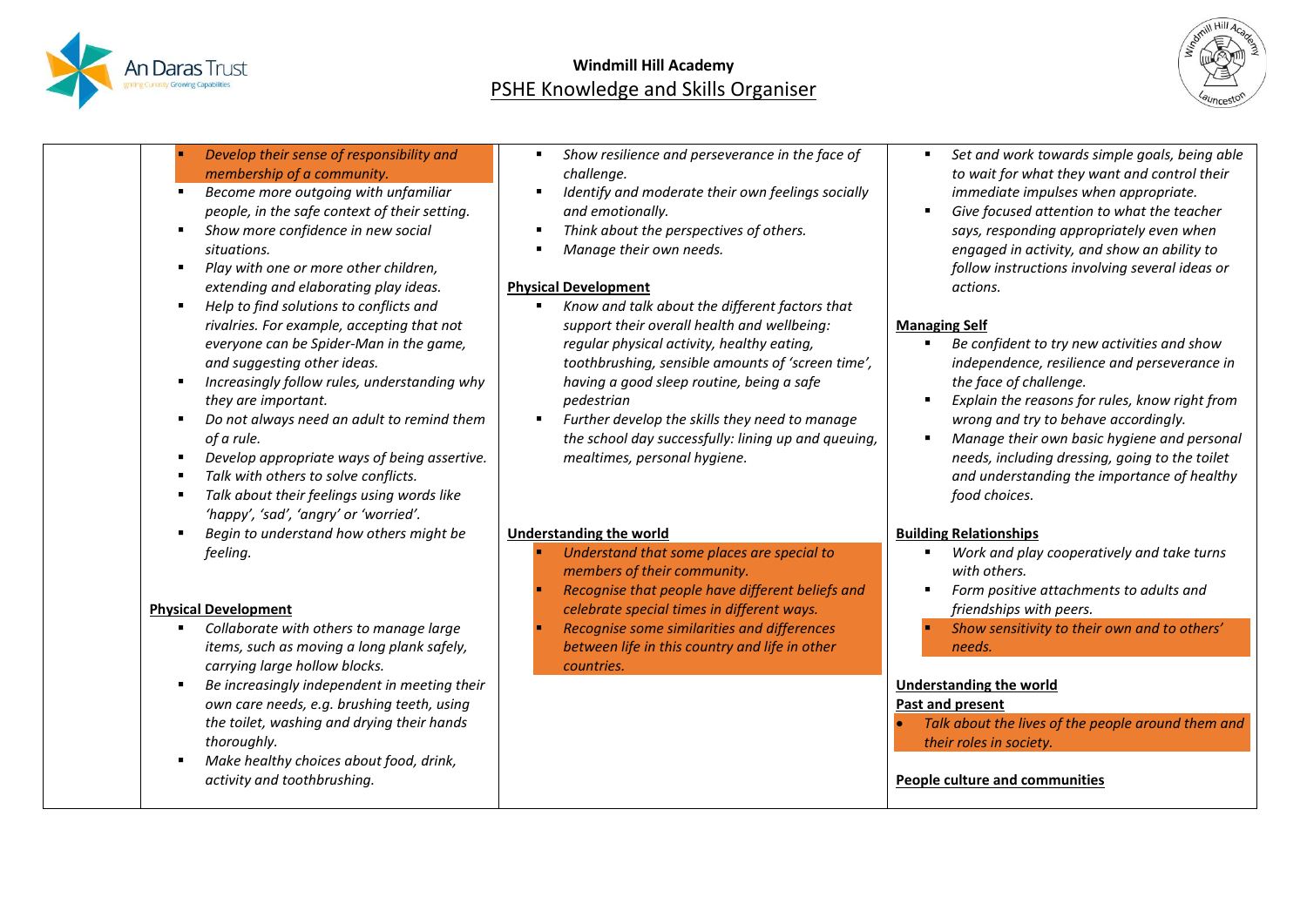



|                      | <b>Understand The World</b><br>Begin to make sense of their own life-story<br>and family's history<br>Show interest in different occupations.<br>×<br>Begin to understand the need to respect and<br>$\blacksquare$<br>care for the natural environment and all<br>living things.<br>Continue to develop positive attitudes about<br>H<br>the differences between people. |                                                |                                                  |                                                       | has been read in class.                       | Know some similarities and differences between<br>different religious and cultural communities in this<br>country, drawing on their experiences and what |
|----------------------|---------------------------------------------------------------------------------------------------------------------------------------------------------------------------------------------------------------------------------------------------------------------------------------------------------------------------------------------------------------------------|------------------------------------------------|--------------------------------------------------|-------------------------------------------------------|-----------------------------------------------|----------------------------------------------------------------------------------------------------------------------------------------------------------|
| Meta<br>Cognition    |                                                                                                                                                                                                                                                                                                                                                                           |                                                |                                                  |                                                       |                                               |                                                                                                                                                          |
| Year 1               | Autumn 1                                                                                                                                                                                                                                                                                                                                                                  | <b>Autumn 2</b>                                | Spring 1                                         | <b>Spring 2</b>                                       | Summer 1                                      | <b>Summer 2</b>                                                                                                                                          |
| Concept              | <b>Rebellion and Invasion</b>                                                                                                                                                                                                                                                                                                                                             | <b>Natural elements</b>                        | <b>Civilisation</b>                              | Environmental                                         | <b>Discoveries</b>                            | Culture                                                                                                                                                  |
|                      |                                                                                                                                                                                                                                                                                                                                                                           |                                                |                                                  |                                                       |                                               |                                                                                                                                                          |
| <b>PSHE</b>          | <b>Welcome to school</b>                                                                                                                                                                                                                                                                                                                                                  | People who care for us                         | <b>Healthy friendships</b>                       | <b>Our Health</b>                                     | We all have feelings                          | <b>Jessie and Friends 1</b>                                                                                                                              |
|                      | <b>Emergencies and getting</b><br>help                                                                                                                                                                                                                                                                                                                                    | <b>Rights, responsibilities</b><br>and respect | Our bodies and boundaries:<br><b>NSPCC PANTS</b> | <b>Healthy food choices</b>                           | Good and not so good<br>feelings              | watching videos:<br>managing our time safely<br>whilst online                                                                                            |
| Knowledge            | <b>Welcome to school</b>                                                                                                                                                                                                                                                                                                                                                  | People who care for us                         | <b>Healthy friendships</b>                       | <b>Our Health</b>                                     | We all have feelings                          | <b>Jessie and Friends 1</b>                                                                                                                              |
| and skills           | <b>Revisit learning from Year</b>                                                                                                                                                                                                                                                                                                                                         | <b>Revisit learning from</b>                   | <b>Revisit learning from Year 1</b>              | <b>Revisit learning from Year F</b>                   | <b>Revisit learning from Year</b>             | <b>Revisit learning from Year</b>                                                                                                                        |
|                      | <b>F Summer</b>                                                                                                                                                                                                                                                                                                                                                           | <b>Year F Spring</b>                           | Autumn 1                                         | <b>Summer</b>                                         | 1 Autumn 2                                    | 1 Summer 1                                                                                                                                               |
| (links to            | Living in the Wider World:<br>Shared responsibilities                                                                                                                                                                                                                                                                                                                     | Relationships: Families<br>and close positive  | Relationships: Friendships<br>R6. About how<br>٠ | Health and Wellbeing:<br>Healthy lifestyles (physical | Health and Wellbeing:<br><b>Mental health</b> | Health and Wellbeing:<br><b>Mental health</b>                                                                                                            |
| government           | L1. About what                                                                                                                                                                                                                                                                                                                                                            | relationships                                  | people make                                      | wellbeing)                                            | H12. How to<br>$\blacksquare$                 | H12. How to                                                                                                                                              |
| statutory            | rules are, why                                                                                                                                                                                                                                                                                                                                                            | R1. About the                                  | friends and what                                 | H1. About what<br>٠                                   | recognise and                                 | recognise and                                                                                                                                            |
| guidance<br>and PSHE | they are needed,                                                                                                                                                                                                                                                                                                                                                          | roles different                                | makes a good                                     | keeping healthy                                       | name different                                | name different                                                                                                                                           |
| guidance)            | and why different                                                                                                                                                                                                                                                                                                                                                         | people (e.g.                                   | friendship.                                      | means; different                                      | feelings.                                     | feelings.                                                                                                                                                |
|                      | rules are needed                                                                                                                                                                                                                                                                                                                                                          | acquaintances,                                 | R7. About how to<br>$\blacksquare$               | ways to keep                                          | $H13.$ How<br>$\blacksquare$                  |                                                                                                                                                          |
|                      | for different                                                                                                                                                                                                                                                                                                                                                             | friends and                                    | recognise when                                   | healthy.                                              | feelings can                                  | Health and Wellbeing:                                                                                                                                    |
|                      | situations.                                                                                                                                                                                                                                                                                                                                                               | relatives) play                                | they or someone                                  | H2. About foods<br>٠                                  | affect people's                               | Keeping safe                                                                                                                                             |
|                      |                                                                                                                                                                                                                                                                                                                                                                           | in our lives.                                  |                                                  | that support good                                     |                                               |                                                                                                                                                          |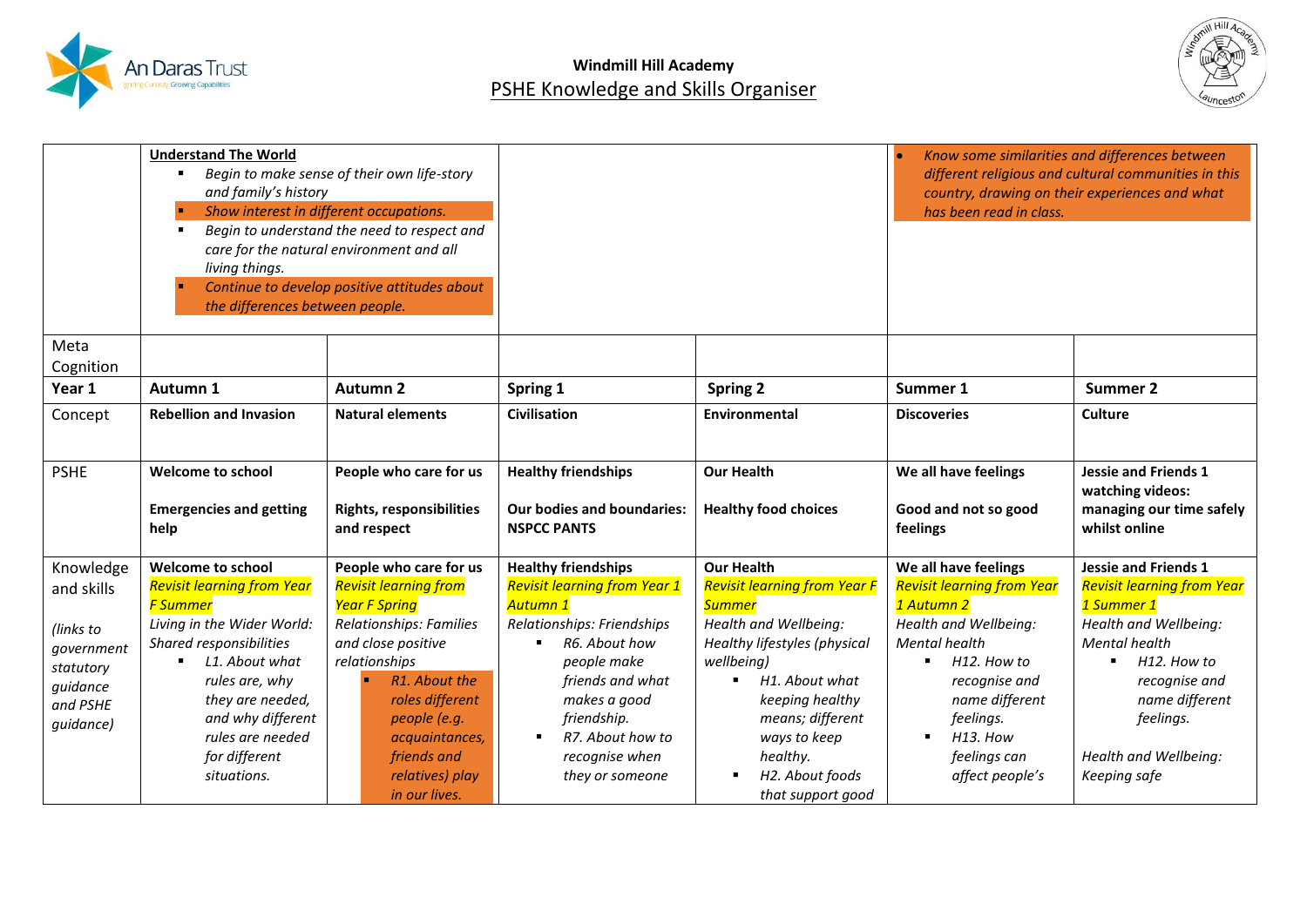



| L5. About the<br>different roles<br>and<br>responsibilities<br>people have in<br>their community.<br>Relationships: Respecting<br>self and others<br>R21. About what<br>is kind and<br>unkind behaviour,<br>and how this can<br>affect others.<br><b>Emergencies and getting</b><br>help<br><b>Revisit learning from Year</b><br><b>F Spring</b><br>Health and wellbeing:<br>Keeping safe<br>H35. About what<br>$\blacksquare$<br>to do if there is<br>an accident and<br>someone is hurt.<br>H36. How to get<br>$\blacksquare$<br>help in an<br>emergency (how<br>to dial 999 and<br>what to say). | R2. To identify<br>the people who<br>love and care<br>for them and<br>what they do to<br>help them feel<br>cared for.<br>R3. About<br>different types<br>of families<br>including those<br>that may be<br>different to<br>their own.<br>R4. To identify<br>common<br>features of<br>family life.<br>R5. That it is<br><i>important to</i><br>tell someone<br>(such as their<br>teacher) if<br>something<br>about their<br>family makes<br>them unhappy<br>or worried.<br>Relationships:<br>Respecting self and<br>others<br>R <sub>23</sub> . To<br>recognise the | else feels lonely<br>and what to do.<br>R8. Simple<br>strategies to<br>resolve arguments<br>between friends<br>positively.<br>R9. How to ask for<br>help if a friendship<br>is making them feel<br>unhappy.<br>Relationships: Respecting<br>self and others<br>R21. about what is<br>kind and unkind<br>behaviour, and<br>how this can affect<br>others.<br>R24. How to listen<br>to other people and<br>play and work<br>cooperatively.<br><b>Our bodies and boundaries:</b><br><b>NSPCC Pants</b><br><b>Revisit learning from Year 1</b><br>Autumn 2<br>Health and wellbeing:<br>Ourselves, growing and<br>changing<br>H25. To name the<br>main parts of the<br>body including | health and the<br>risks of eating too<br>much sugar.<br>H3. About how<br>physical activity<br>helps us to say<br>healthy; and ways<br>to be physically<br>active every day.<br>H4. About why<br>sleep is important<br>and different ways<br>to rest and relax.<br>H6. That<br>medicines<br>(including<br>vaccinations and<br><i>immunisations</i><br>and those that<br>support allergic<br>reactions) can help<br>people to stay<br>healthy.<br>H8. How to keep<br>safe in the sun and<br>protect skin from<br>sun damage.<br>H9. About<br>different ways to<br>learn and play;<br>recognising the<br><i>importance</i> of<br>knowing when to<br>take a break from | bodies and how<br>they behave.<br>H14. How to<br>recognise what<br>others might be<br>feeling.<br>H19. To recognise<br>when they need<br>help with<br>feelings; that it is<br>important to ask<br>for help with<br>feelings; and how<br>to ask for it.<br>Good and not so good<br>feelings<br><b>Revisit learning from Year</b><br>1 Summer 1<br>Health and Wellbeing:<br>Mental health<br>H11. About<br>different feelings<br>that humans can<br>experience.<br>H15. To recognise<br>that not everyone<br>feels the same at<br>the same time, or<br>feels the same<br>about the same<br>things.<br>H16. About ways<br>of sharing | H34. Basic rules<br>٠<br>to keep safe<br>online, including<br>what is meant by<br>personal<br>information and<br>what should be<br>kept private; the<br><i>importance of</i><br>telling a trusted<br>adult if they<br>come across<br>something that<br>scares them. |
|-----------------------------------------------------------------------------------------------------------------------------------------------------------------------------------------------------------------------------------------------------------------------------------------------------------------------------------------------------------------------------------------------------------------------------------------------------------------------------------------------------------------------------------------------------------------------------------------------------|-------------------------------------------------------------------------------------------------------------------------------------------------------------------------------------------------------------------------------------------------------------------------------------------------------------------------------------------------------------------------------------------------------------------------------------------------------------------------------------------------------------------------------------------------------------------|----------------------------------------------------------------------------------------------------------------------------------------------------------------------------------------------------------------------------------------------------------------------------------------------------------------------------------------------------------------------------------------------------------------------------------------------------------------------------------------------------------------------------------------------------------------------------------------------------------------------------------------------------------------------------------|--------------------------------------------------------------------------------------------------------------------------------------------------------------------------------------------------------------------------------------------------------------------------------------------------------------------------------------------------------------------------------------------------------------------------------------------------------------------------------------------------------------------------------------------------------------------------------------------------------------------------------------------------------------------|-----------------------------------------------------------------------------------------------------------------------------------------------------------------------------------------------------------------------------------------------------------------------------------------------------------------------------------------------------------------------------------------------------------------------------------------------------------------------------------------------------------------------------------------------------------------------------------------------------------------------------------|---------------------------------------------------------------------------------------------------------------------------------------------------------------------------------------------------------------------------------------------------------------------|
|                                                                                                                                                                                                                                                                                                                                                                                                                                                                                                                                                                                                     | ways in which                                                                                                                                                                                                                                                                                                                                                                                                                                                                                                                                                     | external genitalia                                                                                                                                                                                                                                                                                                                                                                                                                                                                                                                                                                                                                                                               | time online or TV.                                                                                                                                                                                                                                                                                                                                                                                                                                                                                                                                                                                                                                                 | feelings; a range                                                                                                                                                                                                                                                                                                                                                                                                                                                                                                                                                                                                                 |                                                                                                                                                                                                                                                                     |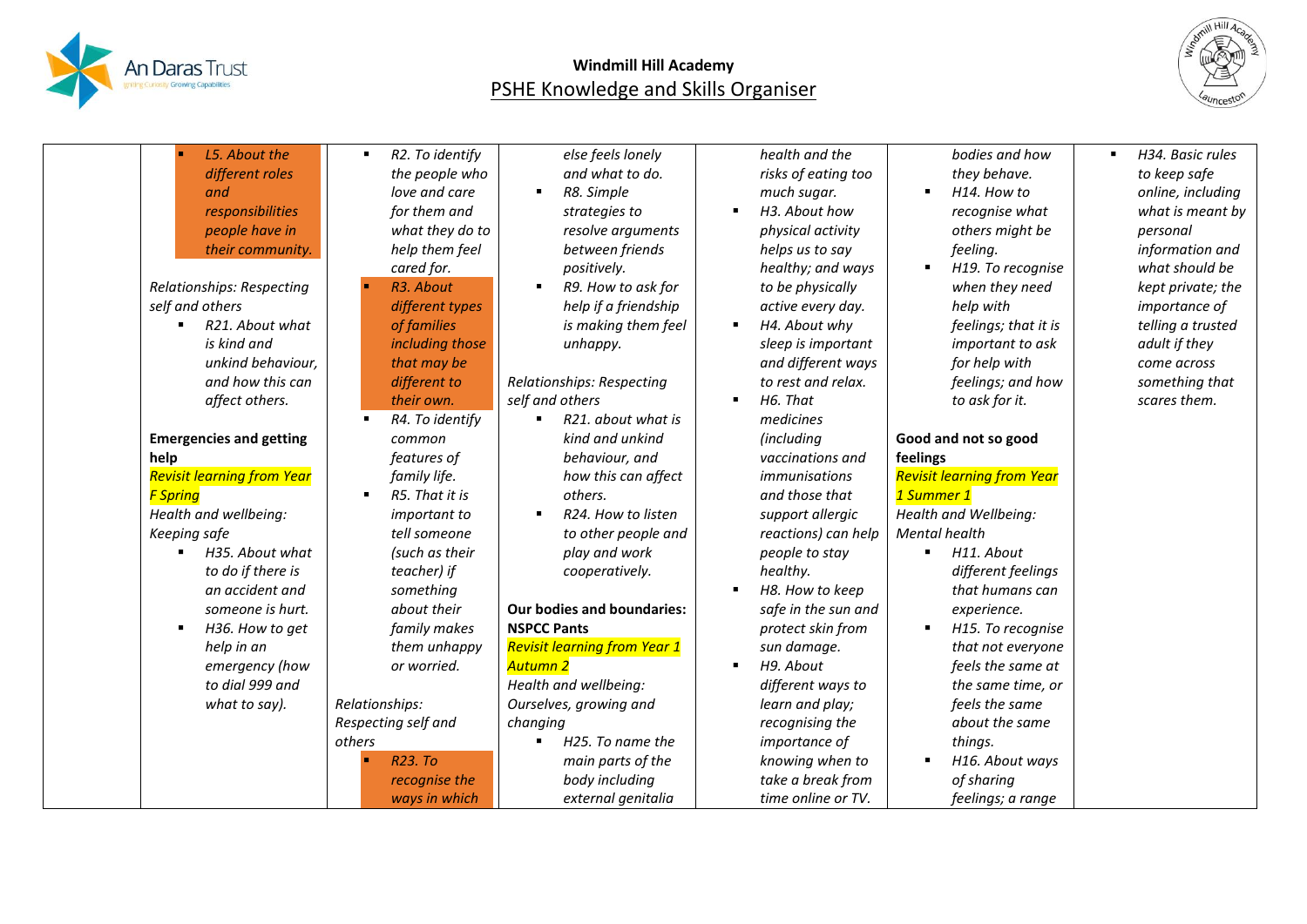



| they are the                    | (e.g. vulva, vagina,         | H10. About the<br>$\blacksquare$    | of words to        |  |
|---------------------------------|------------------------------|-------------------------------------|--------------------|--|
| same and                        | penis, testicles).           | people who help                     | describe feelings. |  |
| different to                    |                              | us to stay                          | H17. About         |  |
| others.                         | Relationships: Safe          | physically healthy.                 | things that help   |  |
|                                 | relationships                |                                     | people feel good   |  |
| <b>Rights, responsibilities</b> | R13. To recognise            | <b>Healthy food choices</b>         | (e.g. playing      |  |
| and respect                     | that some things             | <b>Revisit learning from Year 1</b> | outside, doing     |  |
| <b>Revisit learning from</b>    | are private and the          | <b>Spring 2</b>                     | things they enjoy, |  |
| Year F Summer                   | importance of                | Health and Wellbeing:               | spending time      |  |
| Relationships:                  | respecting privacy;          | Healthy lifestyles (physical        | with family,       |  |
| Managing hurtful                | that parts of their          | wellbeing)                          | getting enough     |  |
| behaviour and bullying          | body covered by              | H2. About foods<br>٠                | sleep).            |  |
| R <sub>10</sub> . That<br>٠     | underwear are                | that support good                   | H18. Different     |  |
| bodies and                      | private.                     | health and the                      | things that they   |  |
| feelings can be                 | R16. About how to            | risks of eating too                 | can do to          |  |
| hurt by words                   | respond if physical          | much sugar.                         | manage big         |  |
| and actions;                    | contact makes                |                                     | feelings, to help  |  |
| that people can                 | them feel                    |                                     | calm themselves    |  |
| say hurtful                     | uncomfortable or             |                                     | down and/or        |  |
| things online.                  | unsafe.                      |                                     | change their       |  |
| R11. about how<br>٠             | R17. About<br>$\blacksquare$ |                                     | mood when they     |  |
| people may                      | knowing there are            |                                     | don't feel good.   |  |
| feel if they                    | situations when              |                                     |                    |  |
| experience                      | they should ask for          |                                     |                    |  |
| hurtful                         | permission and               |                                     |                    |  |
| behaviour or                    | also when their              |                                     |                    |  |
| bullying.                       | permission should            |                                     |                    |  |
| R12. That                       | be sought.                   |                                     |                    |  |
| hurtful                         | R19. Basic                   |                                     |                    |  |
| behaviour                       | techniques for               |                                     |                    |  |
| (offline and                    | resisting pressure           |                                     |                    |  |
| online)                         | to do something              |                                     |                    |  |
| including                       | they don't want to           |                                     |                    |  |
| teasing, name-                  | do and which may             |                                     |                    |  |
| calling, bullying               | make them unsafe.            |                                     |                    |  |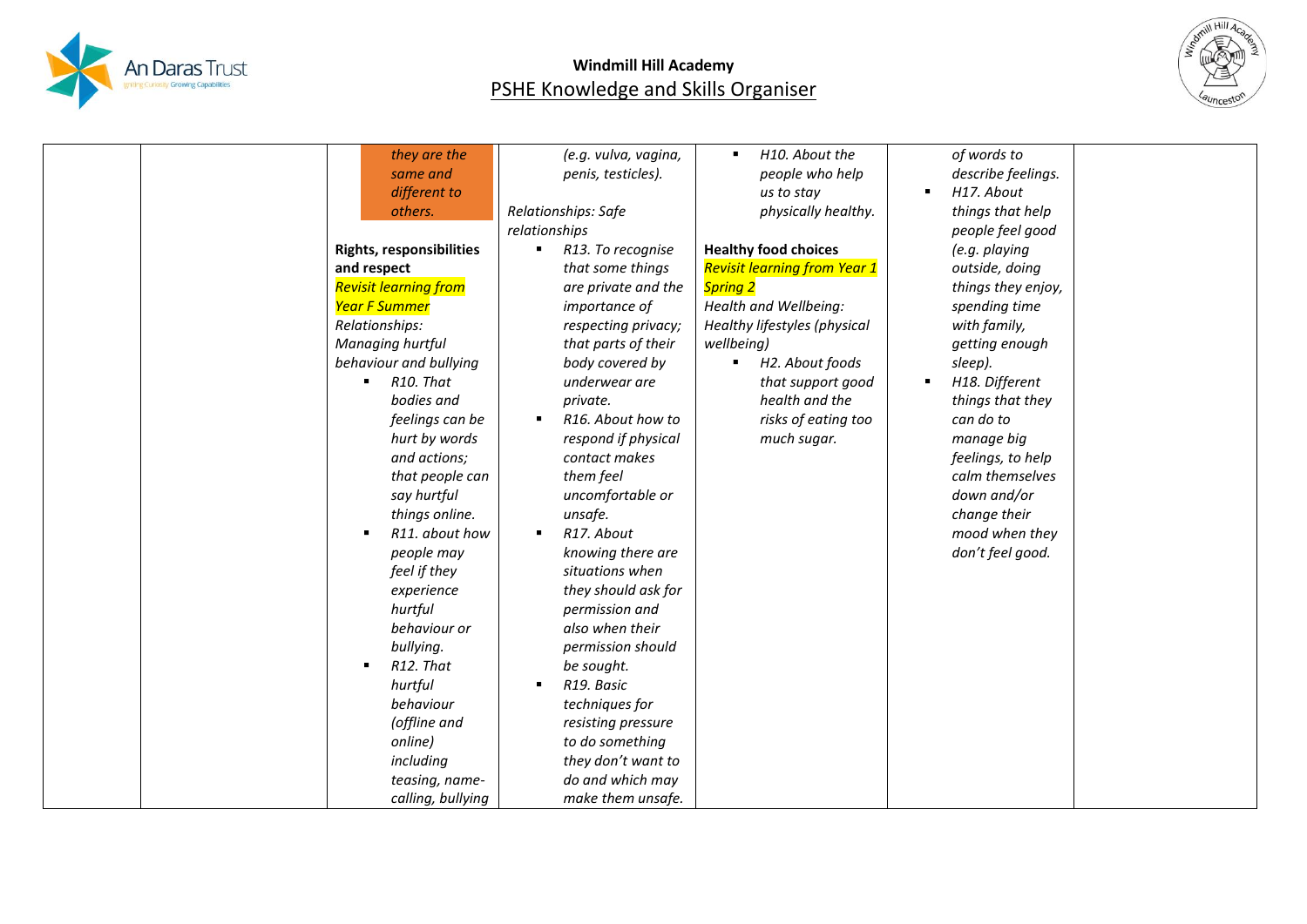



| and                 | R20. What to do if<br>$\blacksquare$ |  |
|---------------------|--------------------------------------|--|
| deliberately        | they feel unsafe or                  |  |
| excluding           | worried for                          |  |
| others is not       | themselves or                        |  |
|                     | others; who to ask                   |  |
| acceptable;         |                                      |  |
| how to report       | for help and                         |  |
| bullying; the       | vocabulary to use                    |  |
| importance of       | when asking for                      |  |
| telling a trusted   | help; importance of                  |  |
| adult.              | keeping trying until                 |  |
|                     | they are heard.                      |  |
| Relationships:      |                                      |  |
| Respecting self and |                                      |  |
| others              |                                      |  |
| R21. About          |                                      |  |
| what is kind        |                                      |  |
| and unkind          |                                      |  |
| behaviour, and      |                                      |  |
| how this can        |                                      |  |
| affect others.      |                                      |  |
| R22. About          |                                      |  |
| how to treat        |                                      |  |
| themselves and      |                                      |  |
| others with         |                                      |  |
| respect; how to     |                                      |  |
| be polite and       |                                      |  |
| courteous.          |                                      |  |
|                     |                                      |  |
| Living in the wider |                                      |  |
| world: Shared       |                                      |  |
|                     |                                      |  |
| responsibilities    |                                      |  |
| L2. How people      |                                      |  |
| and other living    |                                      |  |
| things have         |                                      |  |
| different needs;    |                                      |  |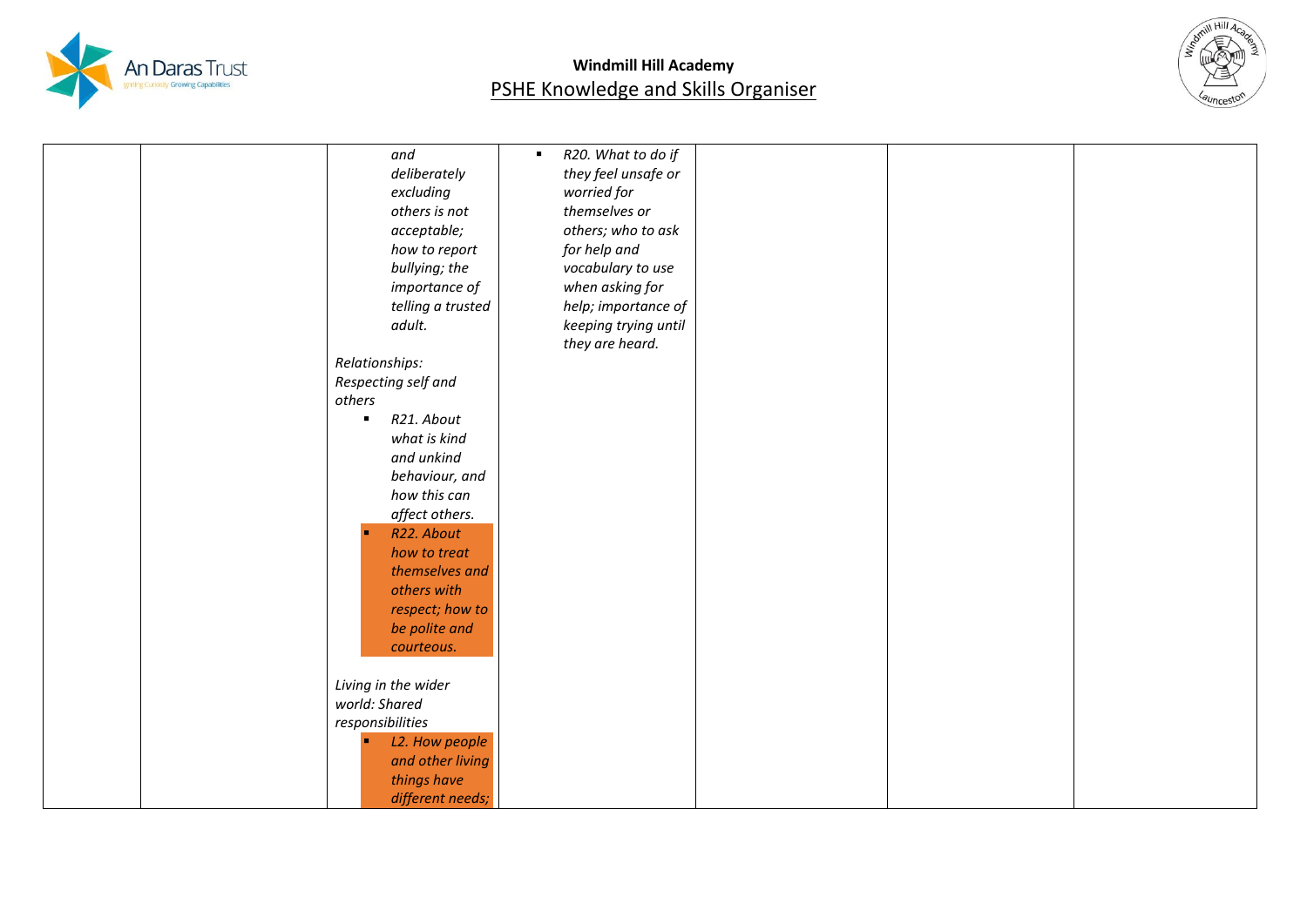



|             |                                    | about the                    |                                     |                                       |                                     |                                   |
|-------------|------------------------------------|------------------------------|-------------------------------------|---------------------------------------|-------------------------------------|-----------------------------------|
|             |                                    | responsibilities             |                                     |                                       |                                     |                                   |
|             |                                    | of caring for                |                                     |                                       |                                     |                                   |
|             |                                    | them.                        |                                     |                                       |                                     |                                   |
|             |                                    | L3. About                    |                                     |                                       |                                     |                                   |
|             |                                    | things they can              |                                     |                                       |                                     |                                   |
|             |                                    | do to help them              |                                     |                                       |                                     |                                   |
|             |                                    | look after their             |                                     |                                       |                                     |                                   |
|             |                                    | environment.                 |                                     |                                       |                                     |                                   |
| Meta        |                                    |                              |                                     |                                       |                                     |                                   |
| Cognition   |                                    |                              |                                     |                                       |                                     |                                   |
| Year 2      | Autumn 1                           | <b>Autumn 2</b>              | Spring 1                            | <b>Spring 2</b>                       | Summer 1                            | <b>Summer 2</b>                   |
| Concept     | <b>Rebellion and Invasion</b>      | <b>Natural elements</b>      | <b>Civilisation</b>                 | <b>Environmental</b>                  | <b>Discoveries</b>                  | <b>Culture</b>                    |
|             |                                    |                              |                                     |                                       |                                     |                                   |
| <b>PSHE</b> | <b>Respecting Uniqueness</b>       | <b>Everyday Safety</b>       | Learning about work                 | <b>Jessie &amp; Friends Sharing</b>   | <b>Jessie &amp; Friends Playing</b> | Keeping our teeth clean           |
|             |                                    |                              |                                     | <b>Pictures 2</b>                     | games 2                             |                                   |
|             | <b>Our Communities</b>             | <b>Basic First Aid</b>       | <b>Horrible Hands</b>               |                                       |                                     |                                   |
|             |                                    |                              |                                     | <b>Jessie &amp; Friends Playing</b>   | <b>Big Feelings</b>                 |                                   |
|             |                                    |                              |                                     | games 1                               |                                     |                                   |
| Knowledge   | <b>Respecting Uniqueness</b>       | <b>Everyday safety</b>       | Learning about work                 | <b>Jessie &amp; Friends Sharing</b>   | <b>Jessie &amp; Friends Playing</b> | Keeping our teeth clean           |
| and skills  | <b>Revisit learning from Year</b>  | <b>Revisit learning from</b> | <b>Revisit learning from Year 2</b> | <b>Pictures 2</b>                     | games 2                             | <b>Revisit learning from Year</b> |
|             | 1 Spring 1                         | Year 1 Autumn 1              | Autumn 1                            | <b>Revisit learning from Year 1</b>   | <b>Revisit learning from Year</b>   | 1 Spring 2                        |
| (links to   | Health and Wellbeing:              | Health and Wellbeing:        |                                     | Summer 2                              | 2 Spring 2                          | Health and wellbeing:             |
| government  | Ourselves, growing and             | Keeping safe                 | Living in the wider world:          | Health and wellbeing:                 | Relationships: Safe                 | Healthy lifestyles (physical      |
| statutory   | changing                           | H29. To<br>$\blacksquare$    | Economic well-being -               | Keeping safe                          | relationships                       | wellbeing)                        |
| quidance    | H21. To recognise                  | recognise risk               | aspirations, work and career        | H34. Basic rules to<br>$\blacksquare$ | R14. That<br>$\blacksquare$         | H7. About dental                  |
| and PSHE    | what makes them                    | in simple                    | L14. That everyone                  | keep safe online,                     | sometimes                           | care and visiting                 |
| guidance)   | special.                           | everyday                     | has different                       | including what is                     | people may                          | the dentist; how                  |
|             | H22. To recognise                  | situations and               | strengths.                          | meant by personal                     | behave                              | to brush teeth                    |
|             | the ways in which                  | what action to               | L15. That jobs help<br>٠            | information and                       | differently online,                 | correctly; food                   |
|             | we are all unique.                 | take to                      | people to earn                      | what should be                        | including by                        | and drink that                    |
|             | H23. To identify<br>$\blacksquare$ | minimise harm.               | money to pay for                    | kept private; the                     | pretending to be                    | support dental                    |
|             | what they are                      | H <sub>30</sub> . About      | things.                             | importance of                         | someone they are                    | health.                           |
|             | good at, what                      | how to keep                  |                                     | telling a trusted                     | not.                                |                                   |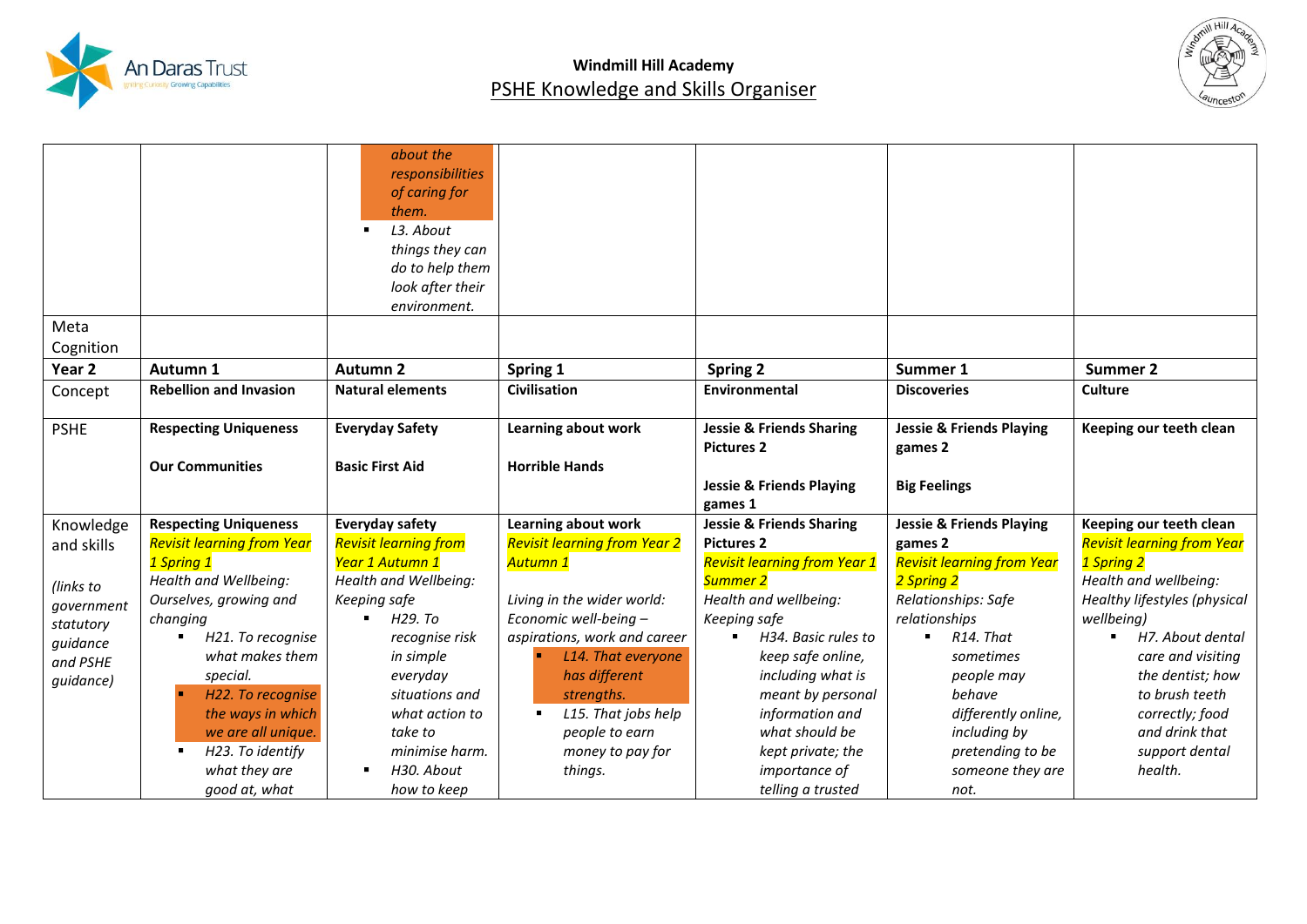



| they like and                     | safe at home                   | L16. Different jobs                  | adult if they come         | R18. About the                    |  |
|-----------------------------------|--------------------------------|--------------------------------------|----------------------------|-----------------------------------|--|
| dislike.                          | (including                     | that people they                     | across something           | importance of not                 |  |
|                                   | around                         | know or people                       | that scares them.          | keeping adults'                   |  |
| Relationships: Respecting         | electrical                     | who work in the                      |                            | secrets (only                     |  |
| self and others                   | appliances) and                | community do.                        | Relationships: Safe        | happy surprises                   |  |
| R23. To recognise                 | fire safety (e.g.              | L17. About some of<br>$\blacksquare$ | relationships              | that others will                  |  |
| the ways in which                 | not playing                    | the strengths and                    | R <sub>14</sub> . That     | find out                          |  |
| they are the same                 | with matches                   | interests someone                    | sometimes people           | eventually).                      |  |
| and different to                  | and lighters).                 | might need to do                     | may behave                 |                                   |  |
| others.                           | H31. That<br>$\blacksquare$    | different jobs.                      | differently online,        | Living in the wider world:        |  |
|                                   | household                      |                                      | including by               | Media literacy and digital        |  |
| <b>Our communities</b>            | products                       | Living in the wider world:           | pretending to be           | resilience                        |  |
| <b>Revisit learning from Year</b> | (including                     | Economic well-being -                | someone they are           | L9. That not all<br>٠.            |  |
| 1 Autumn 1                        | medicines) can                 | money                                | not.                       | information seen                  |  |
| Living in the wider world:        | be harmful if                  | L10. What money<br>٠                 | R <sub>15</sub> . How to   | online is true.                   |  |
| Communities                       | not used                       | is; forms that                       | respond safely to          |                                   |  |
| L4. About the                     | correctly.                     | money comes in;                      | all adults they            | Health and wellbeing:             |  |
| different groups                  | H32. Ways to<br>$\blacksquare$ | that money comes                     | don't know.                | Keeping safe                      |  |
| they belong to.                   | keep safe in                   | from different                       |                            | H <sub>28</sub> . About rules     |  |
| About the                         | familiar and                   | sources.                             | Living in the wider world: | and age                           |  |
| different roles                   | unfamiliar                     | L11. That people                     | Media literacy and digital | restrictions that                 |  |
| and                               | environments                   | make different                       | resilience                 | keep us safe.                     |  |
| responsibilities                  | (e.g. beach,                   | choices about how                    | L7. About how the          |                                   |  |
| people have in                    | shopping                       | to save and spend                    | internet and               | <b>Big Feelings</b>               |  |
| their community.                  | centre, park,                  | money.                               | digital devices can        | <b>Revisit learning from Year</b> |  |
| L6. To recognise                  | swimming                       | L12. About the                       | be used safely to          | 1 Summer 1                        |  |
| the ways they are                 | pool, on the                   | difference between                   | find things out and        | Health and wellbeing:             |  |
| the same as, and                  | street) and how                | needs and wants;                     | to communicate             | Mental health                     |  |
| different to, other               | to cross the                   | that sometimes                       | with others.               | H13. How<br>$\blacksquare$        |  |
| people.                           | road safely.                   | people may not                       | L8. About the role         | feelings can                      |  |
|                                   |                                | always be able to                    | of the internet in         | affect people's                   |  |
| Relationships: Respecting         | <b>Basic First Aid</b>         | have the things                      | everyday life.             | bodies and how                    |  |
| self and others                   | <b>Revisit learning from</b>   | they want.                           | L9. That not all           | they behave.                      |  |
| R25. How to talk                  | Year 1 Autumn 1 and            | L13. That money                      | information seen           | H18. Different                    |  |
| about and share                   | Year 2 Autumn 2                | needs to be looked                   | online is true.            | things they can                   |  |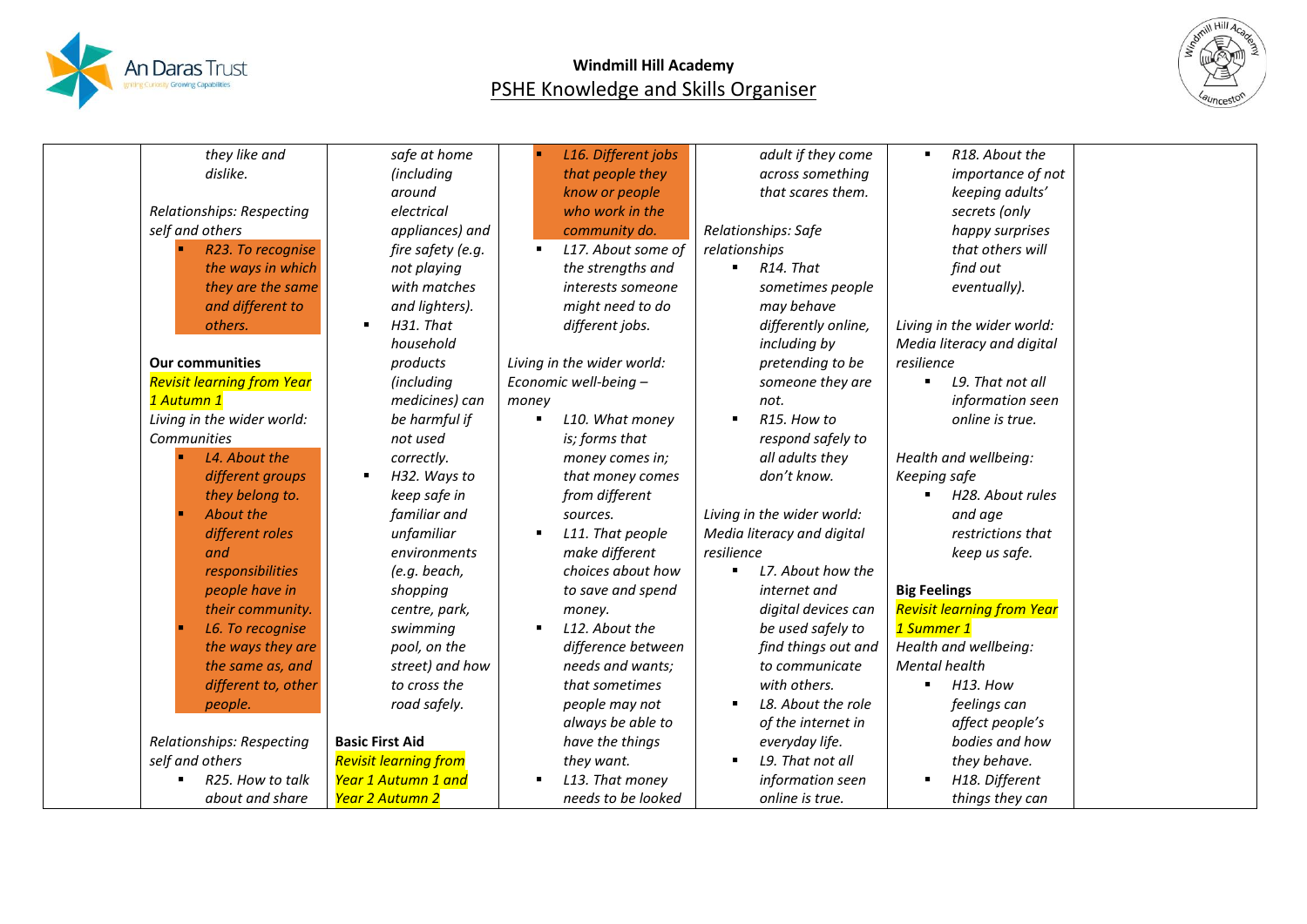



| their opinions on | Health and Wellbeing: | after; different                    |                                     | do to manage big      |
|-------------------|-----------------------|-------------------------------------|-------------------------------------|-----------------------|
| that matter to    | Keeping safe          | ways of doing this.                 |                                     | feelings, to help     |
| them.             | H35. About<br>٠       |                                     | <b>Jessie &amp; Friends Playing</b> | calm themselves       |
|                   | what to do if         |                                     | games 1                             | down and/or           |
|                   | there is an           | <b>Horrible Hands</b>               | <b>Revisit learning from Year 1</b> | change their          |
|                   | accident and          | <b>Revisit learning from Year 1</b> | <b>Summer 2 and Year 2</b>          | mood when they        |
|                   | someone is            | <b>Spring 2</b>                     | <b>Spring 2</b>                     | don't feel good.      |
|                   | hurt.                 | Health and wellbeing:               | Health and wellbeing:               | H19. To recognise     |
|                   | H36. How to           | Healthy lifestyles (physical        | Keeping safe                        | when they need        |
|                   | get help in an        | wellbeing)                          | H34. Basic rules to                 | help with             |
|                   | emergency             | H5. Simple hygiene                  | keep safe online,                   | feelings; that it is  |
|                   | (how to dial          | routines that can                   | including what is                   | important to ask      |
|                   | 999 and what          | stop germs from                     | meant by personal                   | for help with         |
|                   | to say).              | spreading.                          | information and                     | feelings; and how     |
|                   |                       |                                     | what should be                      | to ask for it.        |
|                   |                       |                                     | kept private; the                   | H20. About            |
|                   |                       |                                     | importance of                       | change and loss       |
|                   |                       |                                     | telling a trusted                   | (including death);    |
|                   |                       |                                     | adult if they come                  | to identify           |
|                   |                       |                                     | across something                    | feelings              |
|                   |                       |                                     | that scares them.                   | associated with       |
|                   |                       |                                     |                                     | this; to recognise    |
|                   |                       |                                     | Relationships: Safe                 | what helps            |
|                   |                       |                                     | relationships                       | people to feel        |
|                   |                       |                                     | R <sub>14</sub> . That              | better.               |
|                   |                       |                                     | sometimes people                    |                       |
|                   |                       |                                     | may behave                          | Health and wellbeing: |
|                   |                       |                                     | differently online,                 | Mental health         |
|                   |                       |                                     | including by                        | H24. How to           |
|                   |                       |                                     | pretending to be                    | manage when           |
|                   |                       |                                     | someone they are                    | finding things        |
|                   |                       |                                     | not.                                | difficult.            |
|                   |                       |                                     | R15. How to                         | H26. About            |
|                   |                       |                                     | respond safely to                   | growing and           |
|                   |                       |                                     |                                     | changing from         |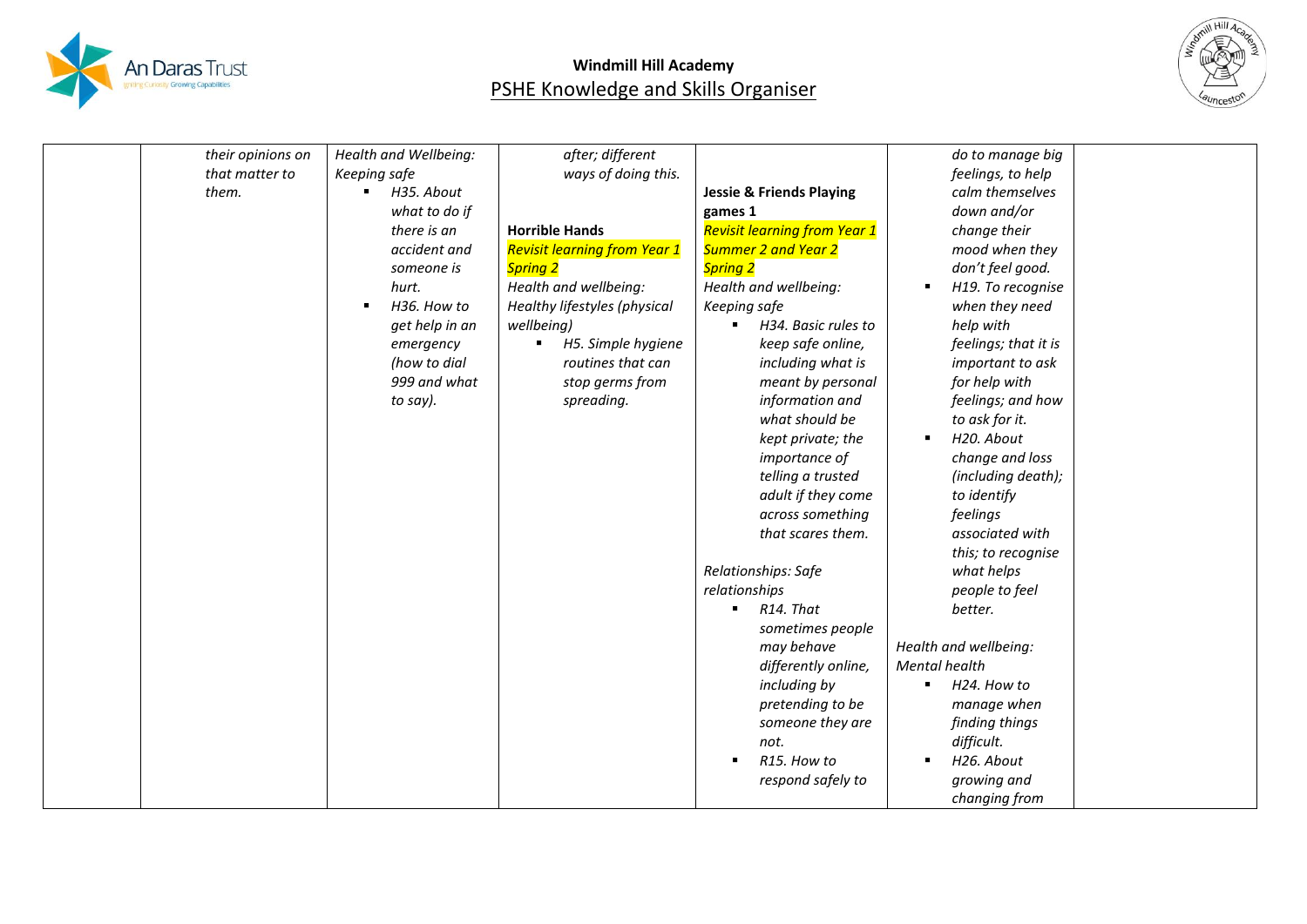



| Meta<br>Cognition |                               |                             |                          | all adults they<br>don't know.<br>Living in the wider world:<br>Media literacy and digital<br>resilience<br>L7. About how the<br>٠<br>internet and<br>digital devices can<br>be used safely to<br>find things out and<br>to communicate<br>with others.<br>L8. About the role<br>٠<br>of the internet in<br>everyday life.<br>L9. That not all<br>$\blacksquare$<br>information seen<br>online is true. | young to old and<br>how people's<br>needs change.<br>H27. About<br>п.<br>preparing to<br>move to a new<br>class/year group.<br>Health and wellbeing:<br>Drugs, alcohol and<br>tobacco<br>H37. About<br>$\blacksquare$<br>things that<br>people can put<br>into their body or<br>on their skin; how<br>these can affect<br>how people feel. |                   |
|-------------------|-------------------------------|-----------------------------|--------------------------|---------------------------------------------------------------------------------------------------------------------------------------------------------------------------------------------------------------------------------------------------------------------------------------------------------------------------------------------------------------------------------------------------------|--------------------------------------------------------------------------------------------------------------------------------------------------------------------------------------------------------------------------------------------------------------------------------------------------------------------------------------------|-------------------|
| Year 3            | Autumn 1                      | <b>Autumn 2</b>             | Spring 1                 | <b>Spring 2</b>                                                                                                                                                                                                                                                                                                                                                                                         | Summer 1                                                                                                                                                                                                                                                                                                                                   | Summer 2          |
| Concept           | <b>Rebellion and Invasion</b> | <b>Natural elements</b>     | <b>Civilisation</b>      | Environmental                                                                                                                                                                                                                                                                                                                                                                                           | <b>Discoveries</b>                                                                                                                                                                                                                                                                                                                         | <b>Culture</b>    |
| <b>PSHE</b>       | <b>World of Work</b>          | <b>Road Safety</b>          | <b>Physical Activity</b> | Turn off let's play (The<br>internet and everyday life)                                                                                                                                                                                                                                                                                                                                                 | <b>Expressing feelings</b>                                                                                                                                                                                                                                                                                                                 | <b>Sun Safety</b> |
|                   | <b>Spending and Saving</b>    | <b>Individual and</b>       | <b>Everyday Drugs</b>    |                                                                                                                                                                                                                                                                                                                                                                                                         | Wellbeing                                                                                                                                                                                                                                                                                                                                  |                   |
|                   | <b>Money</b>                  | <b>Collective Strengths</b> |                          | <b>Everyday feelings</b>                                                                                                                                                                                                                                                                                                                                                                                |                                                                                                                                                                                                                                                                                                                                            |                   |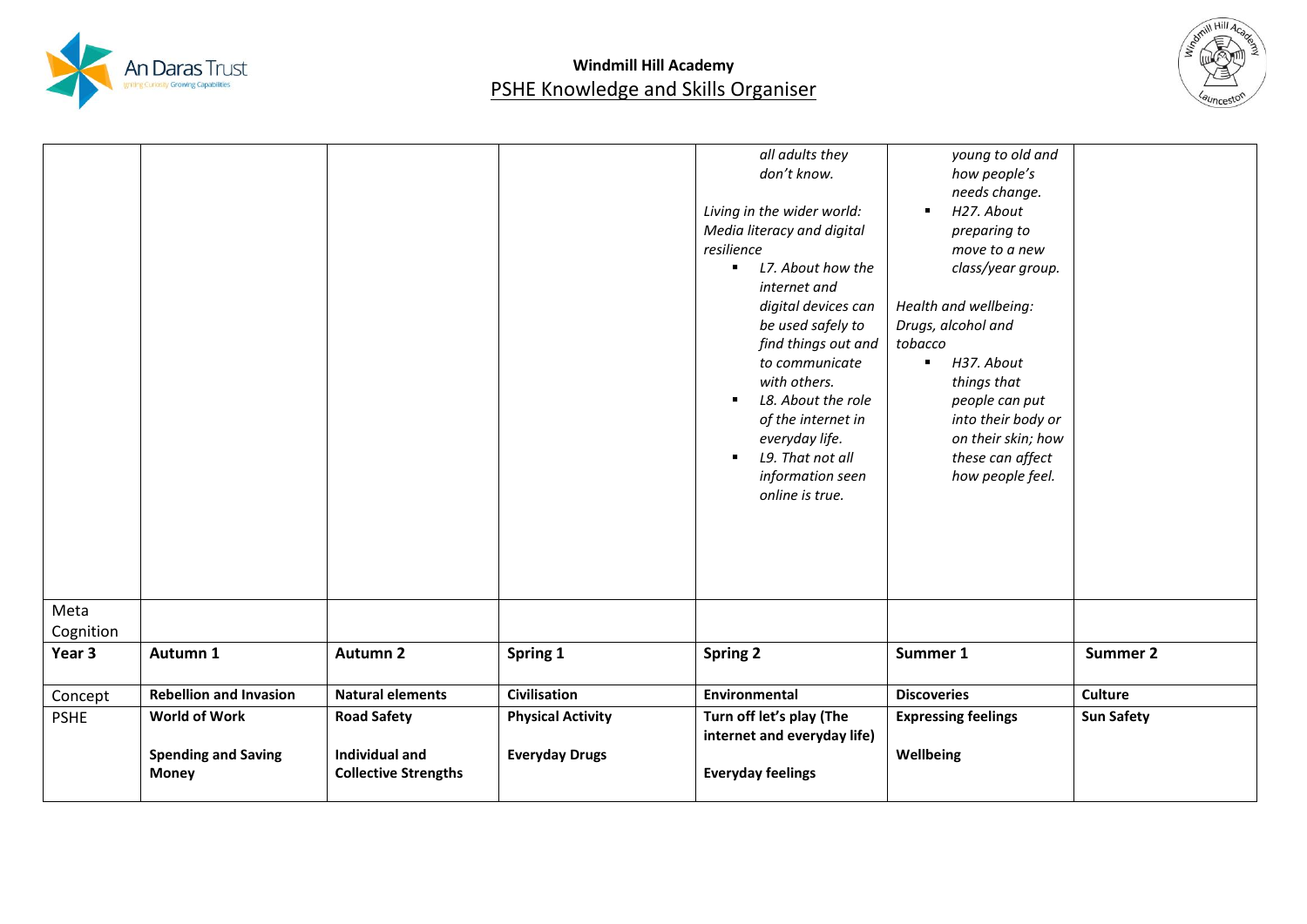



|            | <b>World of Work</b>              |                               |                                              |                                     |                                   |                                   |
|------------|-----------------------------------|-------------------------------|----------------------------------------------|-------------------------------------|-----------------------------------|-----------------------------------|
| Knowledge  |                                   | <b>Road Safety</b>            | <b>Physical Activity</b>                     | Turn off let's play (The            | <b>Expressing feelings</b>        | <b>Sun Safety</b>                 |
| and skills | Living in the wider world:        | <b>Revisit learning from</b>  | <b>Revisit learning from Year 1</b>          | internet and everyday life)         | <b>Revisit learning from Year</b> | <b>Revisit learning from Year</b> |
|            | Economic wellbeing -              | Year 2 Autumn 2               | <b>Spring 2</b>                              | <b>Revisit learning from Year 2</b> | 3 Spring 2                        | 1 Spring 2                        |
| (links to  | aspirations, work and             | Health and wellbeing:         | Health and Wellbeing:                        | Summer 1                            | Health and wellbeing:             | Health and Wellbeing:             |
| government | career                            | Keeping safe                  | Healthy lifestyles (physical                 | Health and wellbeing:               | Mental health                     | Healthy lifestyles (physical      |
| statutory  | <b>Revisit learning from Year</b> | H41. Strategies               | wellbeing)                                   | healthy lifestyles (physical        | L17. To recognise<br>٠.           | wellbeing)                        |
| guidance   | 2 Spring 1                        | for keeping                   | H <sub>2</sub> . About the<br>$\blacksquare$ | wellbeing)                          | that feelings can                 | H12. About the                    |
| and PSHE   | L25. To recognise<br>٠            | safe in the local             | elements of a                                | H13. About the<br>$\blacksquare$    | change over time                  | benefits of sun                   |
| guidance)  | positive things                   | environment or                | balanced, healthy                            | benefits of the                     | and range in                      | exposure and                      |
|            | about themselves                  | unfamiliar                    | lifestyle.                                   | internet; the                       | intensity.                        | risks of exposure;                |
|            | and their                         | places (road).                | H3. About choices                            | importance of                       | H18. About                        | how to keep safe                  |
|            | achievements; set                 | H44. How to<br>$\blacksquare$ | that support a                               | balancing time                      | everyday things                   | from sun                          |
|            | goals to help                     | respond and                   | healthy lifestyle                            | online with other                   | that affect                       | damage and                        |
|            | achieve personal                  | react in an                   | and recognise what                           | activities;                         | feelings and the                  | sun/heat stroke                   |
|            | outcomes.                         | emergency                     | might influence                              | strategies for                      | importance of                     | and reduce the                    |
|            | L26. That there is                | situation; how                | these.                                       | managing time                       | expressing                        | risk of skin                      |
|            | a broad range of                  | to identify                   | H4. How to                                   | online.                             | feelings.                         | cancer.                           |
|            | different                         | situations that               | recognise that                               |                                     | H19. A varied                     | H14. How and                      |
|            | jobs/careers that                 | may require                   | habits can have                              | <b>Everyday feelings</b>            | vocabulary to use                 | when to seek                      |
|            | people can have;                  | the emergency                 | both positive and                            | <b>Revisit learning from Year 2</b> | when talking                      | support,                          |
|            | that people often                 | services; know                | negative effects on                          | Summer 1                            | about feelings;                   | including which                   |
|            | have more than                    | how to contact                | a healthy lifestyle.                         | Health and wellbeing:               | about how to                      | adults to speak                   |
|            | one career/type                   | them and what                 | H7. How regular<br>٠                         | <b>Mental health</b>                | express feelings                  | to in and outside                 |
|            | of job during                     | to say.                       | (daily/weekly)                               | L17. To recognise<br>٠              | in different ways.                | school, if they                   |
|            | their life.                       |                               | exercise benefits                            | that feelings can                   | H20. Strategies to                | are worried                       |
|            | L27. About                        |                               | mental and                                   | change over time                    | respond to                        | about their                       |
|            | stereotypes in the                | Individual and                | physical health                              | and range in                        | feelings, including               | health.                           |
|            | workplace and                     | <b>Collective Strengths</b>   | (e.g. walking or                             | intensity.                          | intense or                        |                                   |
|            | that a person's                   | <b>Revisit learning from</b>  | cycling to school,                           | H18. About                          | conflicting                       |                                   |
|            | career aspiration                 | Year 3 Autumn 1               | daily active mile);                          | everyday things                     | feelings; how to                  |                                   |
|            | should not be                     | Health and wellbeing:         | recognise                                    | that affect feelings                | manage and                        |                                   |
|            | limited by them.                  | Ourselves, growing and        | opportunities to be                          | and the                             | respond to                        |                                   |
|            | L28. About what                   | changing                      | physically active an                         | importance of                       | feelings                          |                                   |
|            | might influence                   | H <sub>27</sub> . To          | some of the risks                            | expressing                          | appropriately and                 |                                   |
|            | people's decisions                | recognise their               |                                              | feelings.                           | proportionately                   |                                   |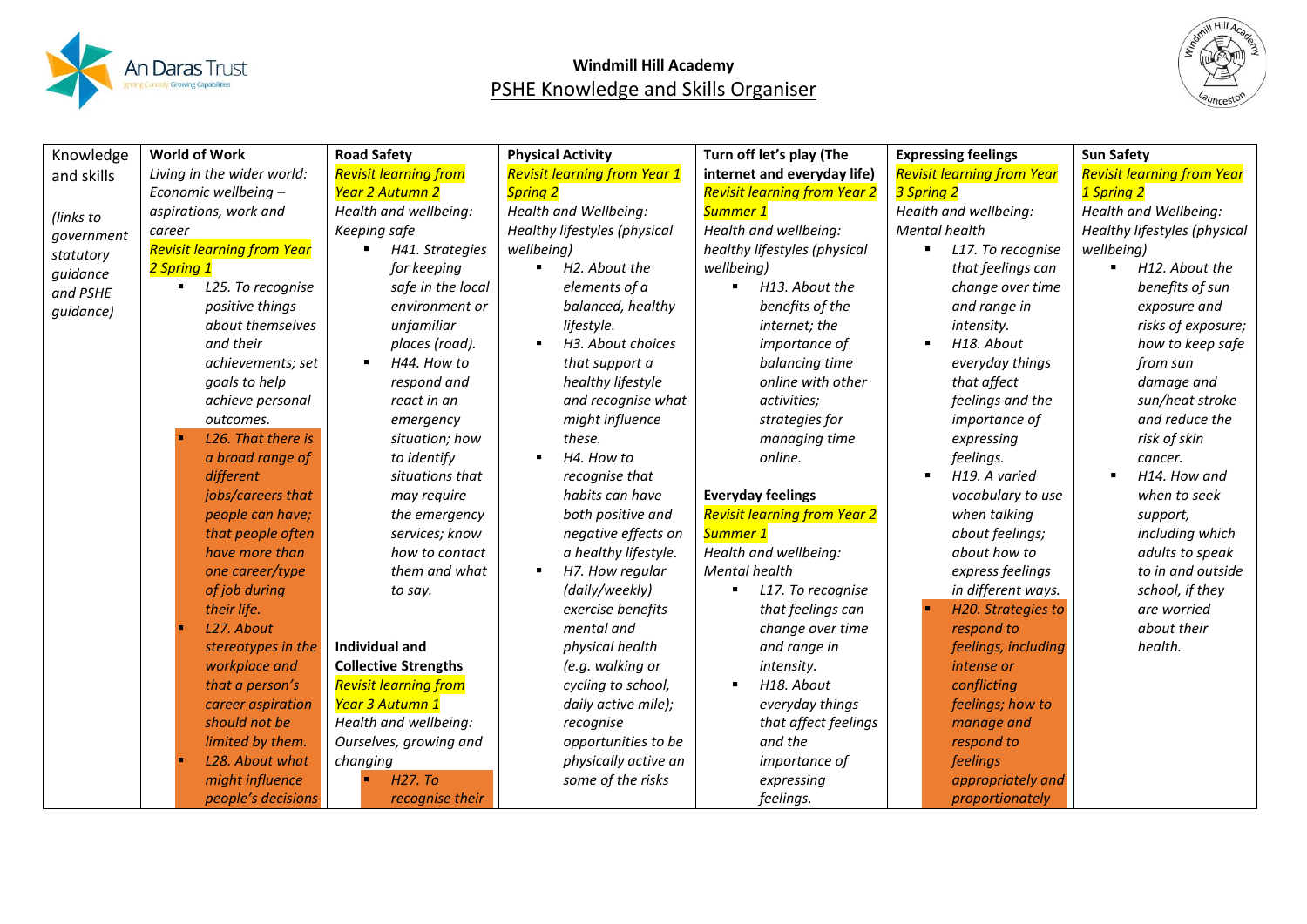



| about a job or     | individuality            | associated with an                        | H20. Strategies to  | in different                      |  |
|--------------------|--------------------------|-------------------------------------------|---------------------|-----------------------------------|--|
| career (e.g.       | and personal             | inactive lifestyle.                       | respond to          | situations.                       |  |
| personal interests | qualities.               |                                           | feelings, including |                                   |  |
| and values,        |                          | Health and Wellbeing:                     | intense or          | Wellbeing                         |  |
| family             | Living in the wider      | <b>Mental health</b>                      | conflicting         | <b>Revisit learning from Year</b> |  |
| connections to     | world: Economic          | H <sub>16</sub> . About<br>$\blacksquare$ | feelings; how to    | 2 Summer 1                        |  |
| certain trades or  | wellbeing - aspirations, | strategies and                            | manage and          | Health and wellbeing:             |  |
| businesses,        | work and career          | behaviours that                           | respond to feelings | <b>Mental health</b>              |  |
| strengths and      | L25. To                  | support mental                            | appropriately and   | H8. About how                     |  |
| qualities, ways in | recognise                | health - including                        | proportionately in  | sleep contributes                 |  |
| which              | positive things          | how good quality                          | different           | to a healthy                      |  |
| stereotypical      | about                    | sleep, physical                           | situations.         | lifestyle; routines               |  |
| assumptions can    | themselves and           | exercise/time                             |                     | that support                      |  |
| deter people from  | their                    | outdoors, being                           |                     | good quality                      |  |
| aspiring to        | achievements;            | involved in                               |                     | sleep; the effects                |  |
| certain jobs).     | set goals to             | community groups,                         |                     | of a lack of sleep                |  |
| L29. That some     | help achieve             | doing things for                          |                     | on the body,                      |  |
| jobs are paid      | personal                 | others, clubs, and                        |                     | feelings,                         |  |
| more than others   | outcomes.                | activities, hobbies                       |                     | behaviour and                     |  |
| and money is one   | L30. About<br>п          | and spending time                         |                     | the ability to                    |  |
| factor which may   | some of the              | with family and                           |                     | learn.                            |  |
| influence a        | skills that will         | friends can support                       |                     |                                   |  |
| person's job or    | help them in             | mental health and                         |                     | Health and wellbeing:             |  |
| career choice;     | their future             | wellbeing.                                |                     | <b>Mental health</b>              |  |
| that people may    | careers, e.g.            |                                           |                     | H15. That mental                  |  |
| choose to do       | teamwork,                |                                           |                     | health, just like                 |  |
| voluntary work     | communication            | <b>Everyday Drugs</b>                     |                     | physical health, is               |  |
| which is unpaid.   | and                      | <b>Revisit learning from Year 1</b>       |                     | part of daily life;               |  |
| L30. About some    | negotiation.             | <b>Spring 2</b>                           |                     | the importance of                 |  |
| of the skills that |                          | Health and Wellbeing:                     |                     | taking care of                    |  |
| will help them in  | Living in the wider      | Keeping safe                              |                     | mental health.                    |  |
| their future       | world: Communities       | H40. About the                            |                     | H16. About                        |  |
| careers, e.g.      | L7. To value the         | importance of                             |                     | strategies and                    |  |
| teamwork,          | different                | taking medicines                          |                     | behaviours that                   |  |
|                    | contributions            | correctly and using                       |                     | support mental                    |  |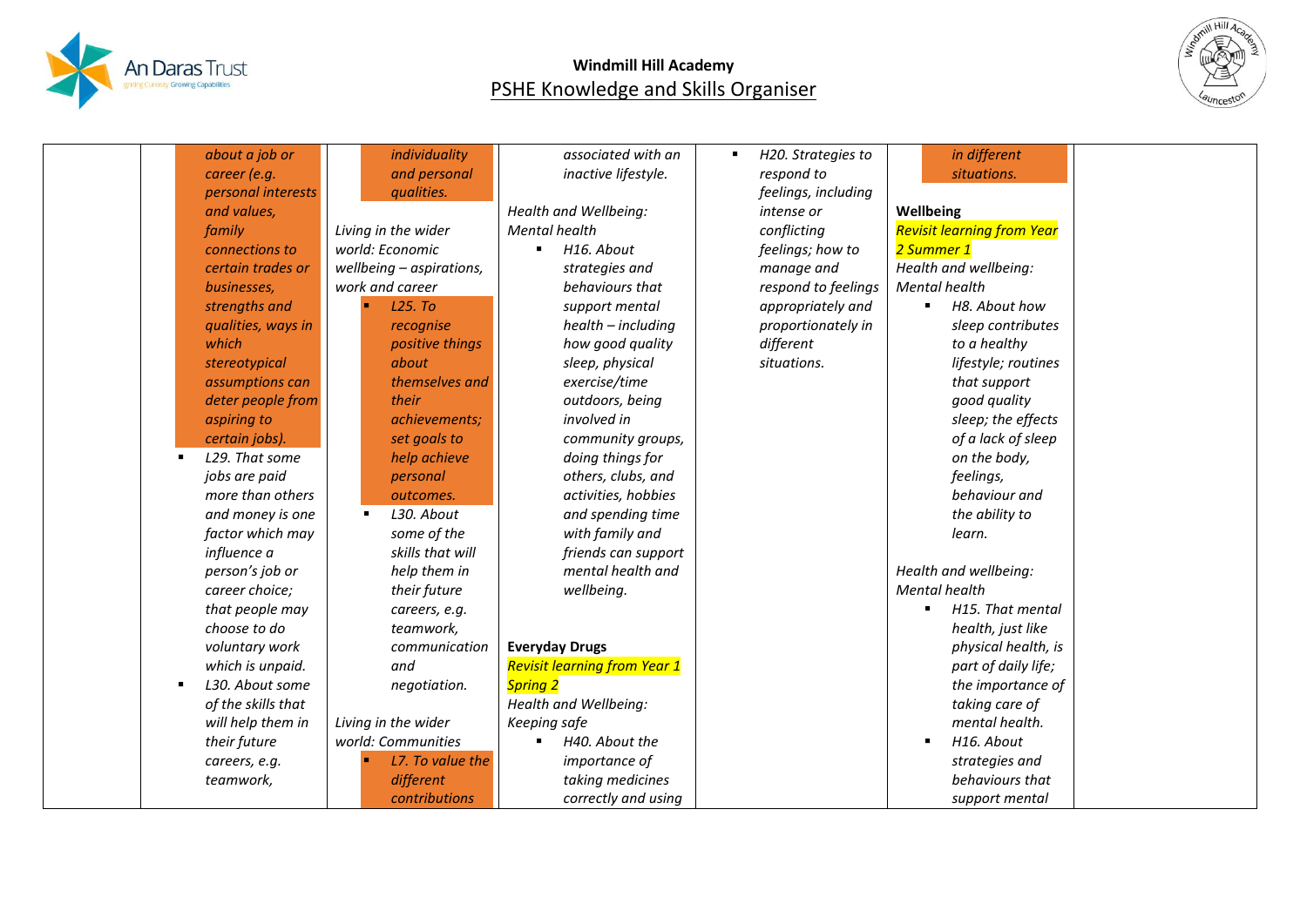



| communication                       | that people         | household products         | health - including |
|-------------------------------------|---------------------|----------------------------|--------------------|
| and negotiation.                    | and groups          | safely (e.g.               | how good quality   |
| L31. To identify                    | make to the         | following                  | sleep, physical    |
| the kind of job                     | community.          | instructions               | exercise/time      |
| that they might                     | L8. About           | carefully).                | outdoors, being    |
| like to do when                     | diversity: what     |                            | involved in        |
| they are older.                     | it means; the       | Health and Wellbeing:      | community          |
| L32. To recognise                   | benefits of         | Drugs, alcohol and tobacco | groups, doing      |
| a variety of                        | living in a         | H46. About the             | things for others, |
| routes into                         | diverse             | risks and effects of       | clubs, activities, |
| careers (e.g.                       | community;          | legal drugs                | hobbies and        |
| college,                            | about valuing       | common to                  | spending time      |
| apprenticeship,                     | diversity within    | everyday life (e.g.        | with family and    |
| university).                        | communities.        | cigarettes, e-             | friends can        |
|                                     |                     | cigarettes/vaping,         | support mental     |
| <b>Spending and saving</b>          | Relationships:      | alcohol and                | health and         |
| money                               | Respecting self and | medicines) and             | wellbeing.         |
| <b>Revisit learning from Year</b>   | others              | their impact on            |                    |
| 2 Spring 1                          | R31. To             | health; recognise          |                    |
| Living in the wider world:          | recognise the       | that drug use can          |                    |
| Economic wellbeing -                | importance of       | become a habit             |                    |
| money                               | self-respect        | which can be               |                    |
| L17. About the<br>$\blacksquare$    | and how this        | difficult to break.        |                    |
| different ways to                   | can affect their    | H47. To recognise<br>٠     |                    |
| pay for things                      | thoughts and        | that there are laws        |                    |
| and the choices                     | feelings about      | surrounding the            |                    |
| people have                         | themselves;         | use of legal drugs         |                    |
| about this.                         | that everyone,      | and that some              |                    |
| L18. To recognise<br>$\blacksquare$ | including them,     | drugs are illegal to       |                    |
| that people have                    | should expect       | own, use and give          |                    |
| different                           | to be treated       | to others.                 |                    |
| attitudes towards                   | politely and        | H48. About why<br>٠        |                    |
| saving and                          | with respect by     | people choose to           |                    |
| spending money;                     | others              | use or not to use          |                    |
| what influences                     | (including          | drugs (including           |                    |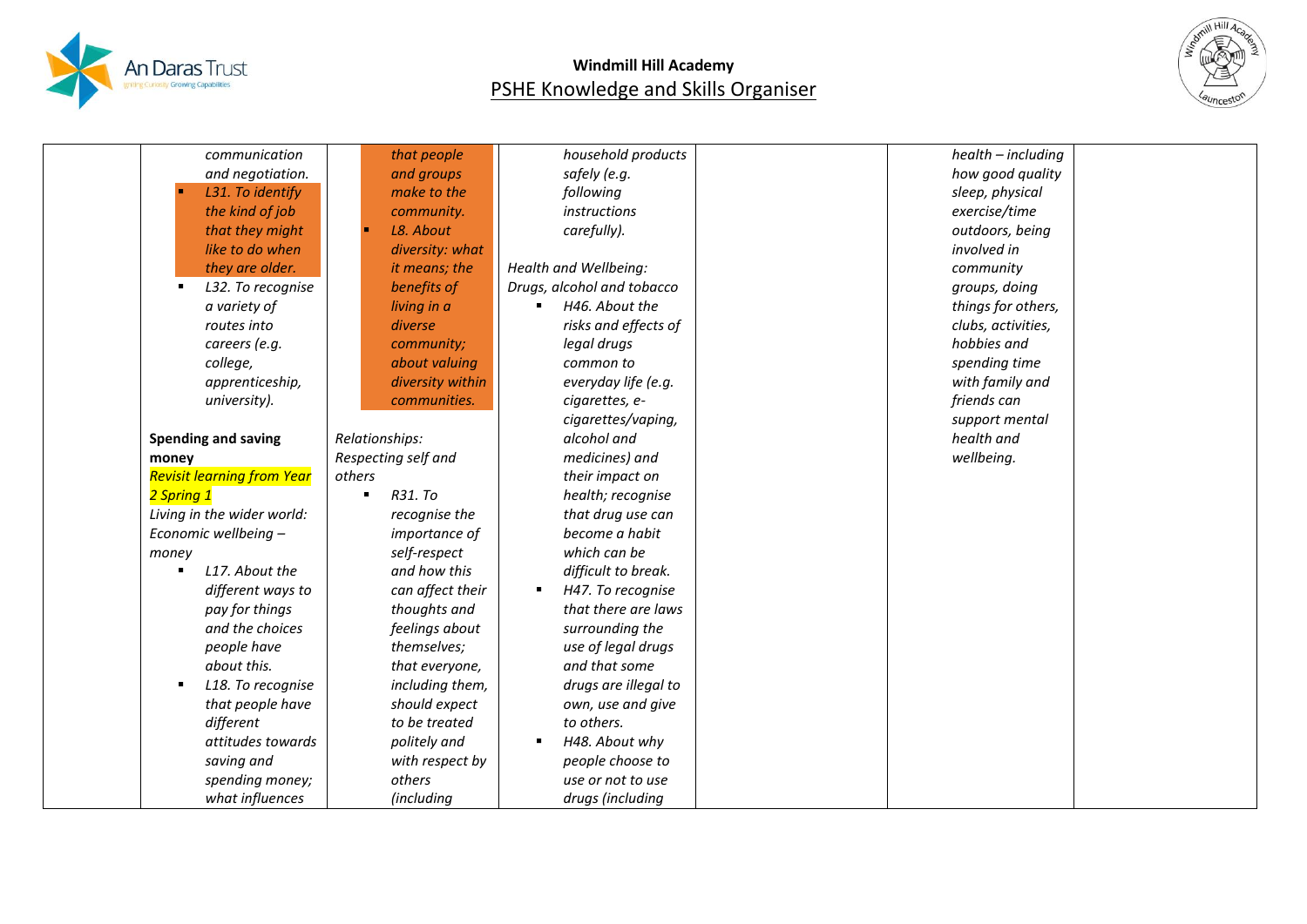



|                         | people's<br>decisions; what<br>makes something<br>'good value for<br>money'. | online and/or<br>anonymous) in<br>school and in<br>wider society;<br>strategies to<br><i>improve or</i><br>support<br>courteous,<br>respectful<br>relationships. | nicotine, alcohol<br>and medicines).<br>49. About the<br>$\blacksquare$<br>mixed messages in<br>the media about<br>drugs, including<br>alcohol and<br>smoking/vaping.<br>H50. About the<br>٠<br>organisations that<br>can support people<br>concerning alcohol,<br>tobacco and<br>nicotine or other<br>drug use; people<br>they can talk to if<br>they have<br>concerns. |                                                                                            |                                                                    |                                                                          |
|-------------------------|------------------------------------------------------------------------------|------------------------------------------------------------------------------------------------------------------------------------------------------------------|--------------------------------------------------------------------------------------------------------------------------------------------------------------------------------------------------------------------------------------------------------------------------------------------------------------------------------------------------------------------------|--------------------------------------------------------------------------------------------|--------------------------------------------------------------------|--------------------------------------------------------------------------|
| Meta                    |                                                                              |                                                                                                                                                                  |                                                                                                                                                                                                                                                                                                                                                                          |                                                                                            |                                                                    |                                                                          |
| Cognition               |                                                                              |                                                                                                                                                                  |                                                                                                                                                                                                                                                                                                                                                                          |                                                                                            |                                                                    |                                                                          |
| Year 4                  | Autumn 1                                                                     | <b>Autumn 2</b>                                                                                                                                                  | Spring 1                                                                                                                                                                                                                                                                                                                                                                 | <b>Spring 2</b>                                                                            | Summer 1                                                           | Summer 2                                                                 |
| Concept                 | <b>Rebellion and Invasion</b>                                                | <b>Natural elements</b>                                                                                                                                          | <b>Civilisation</b>                                                                                                                                                                                                                                                                                                                                                      | Environmental                                                                              | <b>Discoveries</b>                                                 | <b>Culture</b>                                                           |
| <b>PSHE</b>             | What makes a good<br>friend?<br><b>Respecting others</b>                     | <b>Resolving conflict and</b><br>managing pressure<br><b>Everyday safety and</b><br>basic first aid                                                              | <b>Money choices</b><br><b>Volunteering and</b><br>Citizenship                                                                                                                                                                                                                                                                                                           | Play, like, share 1 - Alfie<br>Play, like, share 2-<br><b>Magnus</b>                       | Play, like, share 3 - fans<br><b>Managing feelings</b>             | The environment                                                          |
| Knowledge<br>and skills | What makes a good<br>friend?<br>Relationships: Friendships                   | <b>Resolving conflict and</b><br>managing pressure<br>Relationships:<br>Friendships                                                                              | <b>Money choices</b><br>Living in the wider world:<br>Economic wellbeing - money                                                                                                                                                                                                                                                                                         | Play, like, share 1 - Alfie<br>Living in the wider world:<br>Economic wellbeing -<br>money | Play, like, share 3 - fans<br>Relationships: Safe<br>relationships | The environment<br>Living in the wider world:<br>Shared responsibilities |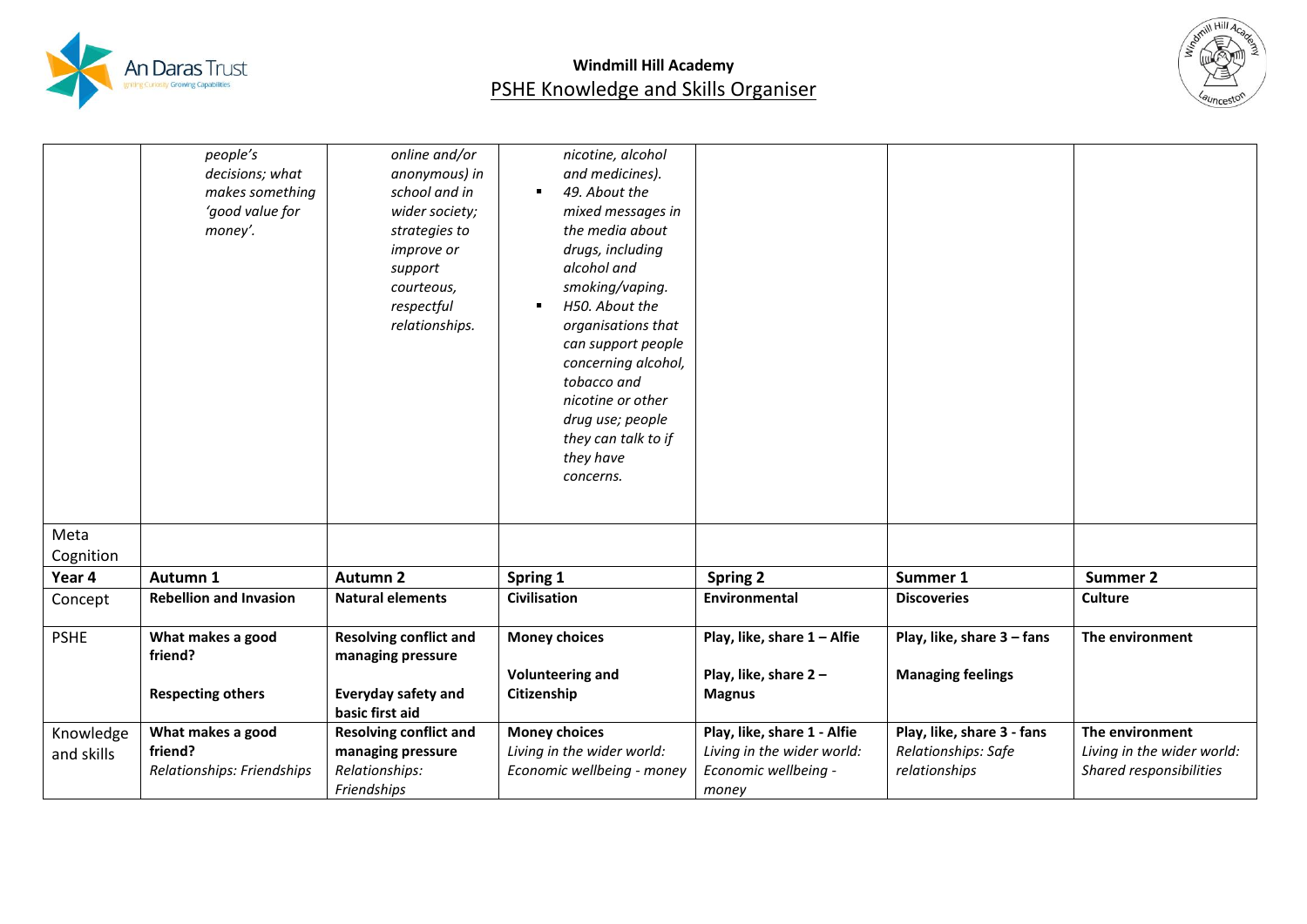



| (links to  | <b>Revisit learning from Year</b>   | <b>Revisit learning from</b> | <b>Revisit learning from Year 2</b> | <b>Revisit learning from Year 3</b> | <b>Revisit learning from Year</b> | <b>Revisit learning from Year</b> |
|------------|-------------------------------------|------------------------------|-------------------------------------|-------------------------------------|-----------------------------------|-----------------------------------|
| government | 1 Spring 1                          | Year 4 Autumn 1              | <b>Spring 1</b>                     | <b>Spring 2</b>                     | 4 Spring 2                        | 2 Autumn 1                        |
| statutory  | R11. What<br>$\blacksquare$         | R10. About the<br>٠          | L17. About the<br>$\blacksquare$    | R27. About<br>$\blacksquare$        | R23. About why                    | L5. Ways of                       |
| guidance   | constitutes a                       | <i>importance of</i>         | different ways to                   | keeping something                   | someone may                       | carrying out                      |
| and PSHE   | positive healthy                    | friendships;                 | pay for things and                  | confidential or                     | behave                            | shared                            |
| quidance)  | friendship                          | strategies for               | the choices people                  | secret, when this                   | differently online,               | responsibilities                  |
|            | (mutual respect,                    | building                     | have about this.                    | should (e.g. a                      | including                         | for protecting                    |
|            | trust,                              | positive                     | L18. To recognise<br>٠              | birthday surprise                   | pretending to be                  | the environment                   |
|            | truthfulness,                       | friendships;                 | that people have                    | that others will                    | someone they are                  | in school and at                  |
|            | loyalty, kindness,                  | how positive                 | different attitudes                 | find out about) or                  | not; strategies for               | home; how                         |
|            | generosity,                         | friendships                  | towards saving and                  | should not agree                    | recognising risks,                | everyday choices                  |
|            | sharing interests                   | support                      | spending money;                     | to, and when it is                  | harmful content                   | can affect the                    |
|            | and experiences,                    | wellbeing.                   | what influences                     | right to break a                    | and contact; how                  | environment                       |
|            | support with                        | R15. Strategies              | people's decisions;                 | confidence or                       | to report                         | (e.g. reducing,                   |
|            | problems and                        | for recognising              | what makes                          | share a secret.                     | concerns.                         | reusing,                          |
|            | difficulties); that                 | and managing                 | something 'good                     | R28. How to<br>$\blacksquare$       |                                   | recycling; food                   |
|            | the same                            | peer influence               | value for money'.                   | recognise pressure                  | <b>Managing feelings</b>          | choices).                         |
|            | principles apply                    | and a desire for             | L20. To recognise<br>$\blacksquare$ | from others to do                   | Health and wellbeing:             |                                   |
|            | to online                           | peer approval.               | that people make                    | something unsafe                    | Mental health                     |                                   |
|            | friendships as to                   | R <sub>16</sub> . How        | spending decisions                  | or that makes                       | <b>Revisit learning from Year</b> |                                   |
|            | face-to-face                        | friendships can              | based on priorities,                | them feel                           | 4 Autumn 2                        |                                   |
|            | relationships.                      | change over                  | needs and wants.                    | uncomfortable                       | H17. To recognise<br>٠            |                                   |
|            | R12. To recognise<br>$\blacksquare$ | time, about                  | L21. Different ways<br>п            | and strategies for                  | that feelings can                 |                                   |
|            | what it means to                    | making new                   | to keep track of                    | managing this.                      | change over time                  |                                   |
|            | 'know someone                       | friends and the              | money.                              | R29. Where to get<br>п              | and range in                      |                                   |
|            | online' and how                     | benefits of                  |                                     | advice and report                   | intensity.                        |                                   |
|            | this differs from                   | having                       | <b>Volunteering and</b>             | concerns if worried                 | H19. A varied<br>٠                |                                   |
|            | knowing                             | different types              | Citizenship                         | about their own or                  | vocabulary to use                 |                                   |
|            | someone face-to-                    | of friends.                  | Living in the wider world:          | someone else's                      | when talking                      |                                   |
|            | face; risks of                      | R17. That                    | Shared responsibilities             | personal safety                     | about feelings;                   |                                   |
|            | communicating                       | friendships                  | <b>Revisit learning from Year 2</b> | (including online).                 | about how to                      |                                   |
|            | online with                         | have ups and                 | <b>Spring 1</b>                     |                                     | express feelings                  |                                   |
|            | others not known                    | downs;                       | L2. How people<br>٠                 | Play, like, share 2 - Magnus        | in different ways.                |                                   |
|            | face-to-face.                       | strategies to                | and other living                    | Health and wellbeing:               |                                   |                                   |
|            |                                     | resolve                      | things have                         | Keeping safe                        |                                   |                                   |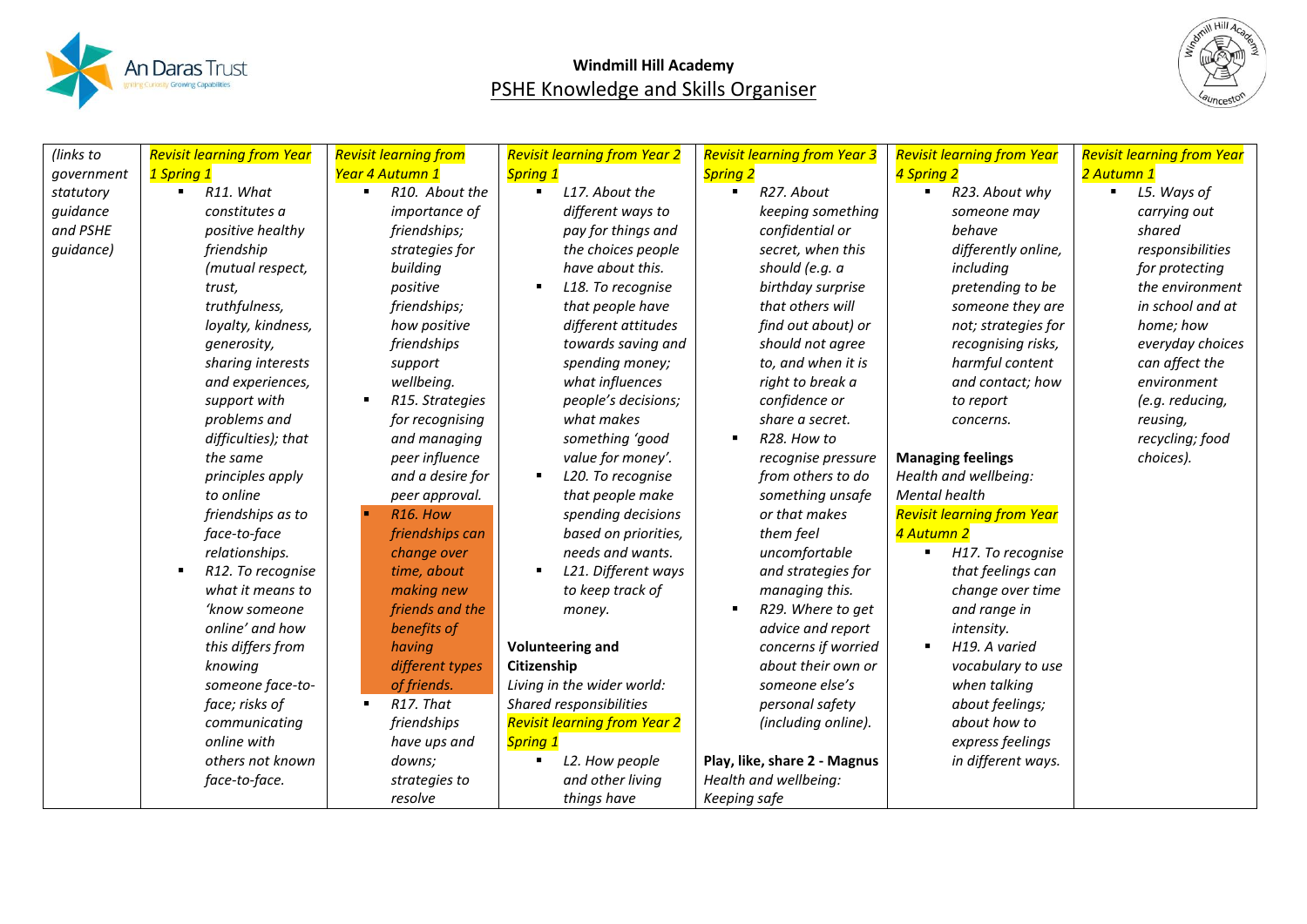



| $\blacksquare$ | R13. The              | disputes and                 |                | different needs;     | <b>Revisit learning from Year 3</b> |  |
|----------------|-----------------------|------------------------------|----------------|----------------------|-------------------------------------|--|
|                | importance of         | reconcile                    |                | about the            | <b>Spring 2</b>                     |  |
|                | seeking support if    | differences                  |                | responsibilities of  | H42. About the                      |  |
|                | feeling lonely or     | positively and               |                | caring for them.     | importance of                       |  |
|                | excluded.             | safely.                      | $\blacksquare$ | L3. About things     | keeping personal                    |  |
| $\blacksquare$ | R14. That healthy     |                              |                | they can do to help  | information                         |  |
|                | friendships make      | Relationships: Families      |                | look after their     | private; strategies                 |  |
|                | people feel           | and close positive           |                | environment.         | for keeping safe                    |  |
|                | included;             | relationships                |                | L4. The importance   | online, including                   |  |
|                | recognise when        | R9. How to                   |                | of having            | how to manage                       |  |
|                | others may feel       | recognise if                 |                | compassion           | requests for                        |  |
|                | lonely or             | family                       |                | towards others;      | personal                            |  |
|                | excluded;             | relationships                |                | shared               | information or                      |  |
|                | strategies for        | are making                   |                | responsibilities we  | images of                           |  |
|                | how to include        | them feel                    |                | all have for caring  | themselves and                      |  |
|                | them.                 | unhappy or                   |                | for other people     | others; what to do                  |  |
| $\blacksquare$ | R <sub>16</sub> . How | unsafe, and                  |                | and living things;   | if frightened or                    |  |
|                | friendships can       | how to seek                  |                | how to show care     | worried by                          |  |
|                | change over time,     | help or advice.              |                | and concern for      | something seen or                   |  |
|                | about making          |                              |                | others.              | read online and                     |  |
|                | new friends and       | <b>Everyday safety and</b>   |                | L5. Ways of          | how to report                       |  |
|                | the benefits of       | basic first aid              |                | carrying out shared  | concerns,                           |  |
|                | having types of       | Health and wellbeing:        |                | responsibilities for | inappropriate                       |  |
|                | friends.              | Keeping safe                 |                | protecting the       | content and                         |  |
|                | R17. That             | <b>Revisit learning from</b> |                | environment in       | contact.                            |  |
|                | friendships have      | Year 2 Autumn 2              |                | school and at        |                                     |  |
|                | ups and downs;        | H43. About                   |                | home; how            | Health and wellbeing:               |  |
|                | strategies to         | what is meant                |                | everyday choices     | Keeping safe                        |  |
|                | resolve disputes      | by first aid;                |                | can affect the       | L15. Recognise                      |  |
|                | and reconcile         | basic                        |                | environment (e.g.    | things appropriate                  |  |
|                | differences           | techniques for               |                | reducing, reusing,   | to share and                        |  |
|                | positively and        | dealing with                 |                | recycling; food      | things that should                  |  |
|                | safely.               | common                       |                | choices).            | not be shared on                    |  |
|                | R18. To recognise     | injuries.                    |                | L7. To value the     | social media; rules                 |  |
|                | if a friendship       |                              |                | different            | surrounding                         |  |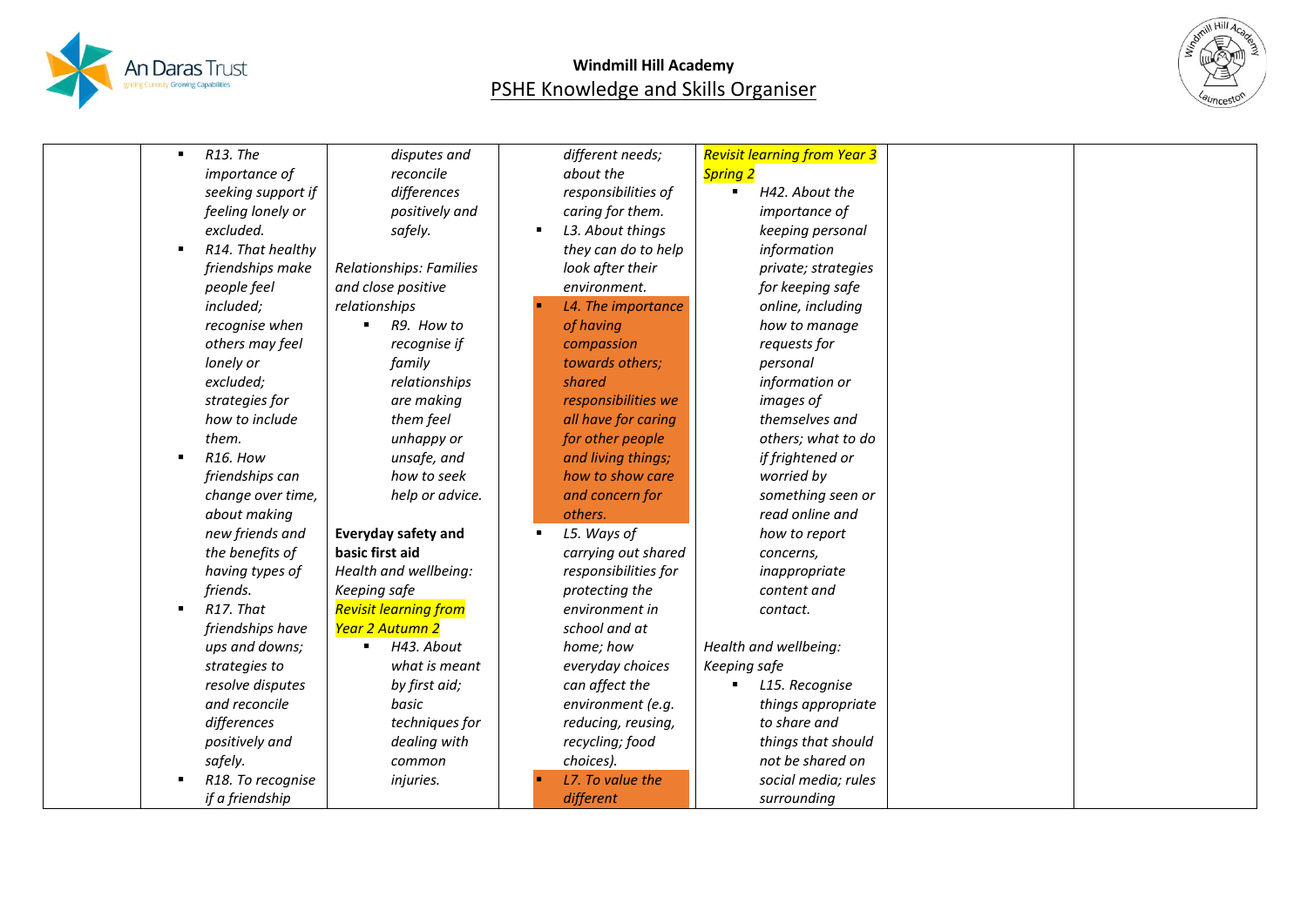



|            | (online or offline)               | H44. How to<br>٠ | contributions that                  | distribution of |  |
|------------|-----------------------------------|------------------|-------------------------------------|-----------------|--|
|            | is making them                    | respond and      | people and groups                   | images.         |  |
|            | feel unsafe or                    | react in an      | make to the                         |                 |  |
|            | uncomfortable;                    | emergency        | community.                          |                 |  |
|            | how to manage                     | situation; how   |                                     |                 |  |
|            | this and ask for                  | to identify      | Health and wellbeing:               |                 |  |
|            | support if                        | situations that  | <b>Mental health</b>                |                 |  |
|            | necessary.                        | may require      | <b>Revisit learning from Year 3</b> |                 |  |
|            |                                   | the emergency    | Spring 1                            |                 |  |
|            | <b>Respecting others</b>          | services; know   | H16. About<br>$\blacksquare$        |                 |  |
|            | Living in the wider world:        | how to contact   | strategies and                      |                 |  |
|            | Shared responsibilities           | them and what    | behaviours that                     |                 |  |
|            | <b>Revisit learning from Year</b> | to say.          | support mental                      |                 |  |
| 2 Autumn 1 |                                   |                  | health - including                  |                 |  |
| ٠          | L1. To recognise                  |                  | how good quality                    |                 |  |
|            | reasons for rules                 |                  | sleep, physical                     |                 |  |
|            | and laws;                         |                  | exercise/time                       |                 |  |
|            | consequences of                   |                  | outdoors, being                     |                 |  |
|            | not adhering to                   |                  | involved in                         |                 |  |
|            | rules and laws.                   |                  | community groups,                   |                 |  |
|            | L2. To recognise                  |                  | doing things for                    |                 |  |
|            | there are human                   |                  | others, clubs, and                  |                 |  |
|            | rights, that are                  |                  | activities, hobbies                 |                 |  |
|            | there to protect                  |                  | and spending time                   |                 |  |
|            | everyone.                         |                  | with family and                     |                 |  |
|            | L3. About the                     |                  | friends can support                 |                 |  |
|            | relationship                      |                  | mental health and                   |                 |  |
|            | between rights                    |                  | wellbeing.                          |                 |  |
|            | and                               |                  |                                     |                 |  |
|            | responsibilities.                 |                  | Health and wellbeing:               |                 |  |
|            | L4. The                           |                  | Ourselves, growing and              |                 |  |
|            | importance of                     |                  | changing                            |                 |  |
|            | having                            |                  | <b>Revisit learning from Year 3</b> |                 |  |
|            | compassion                        |                  | Spring 1                            |                 |  |
|            | towards others;                   |                  |                                     |                 |  |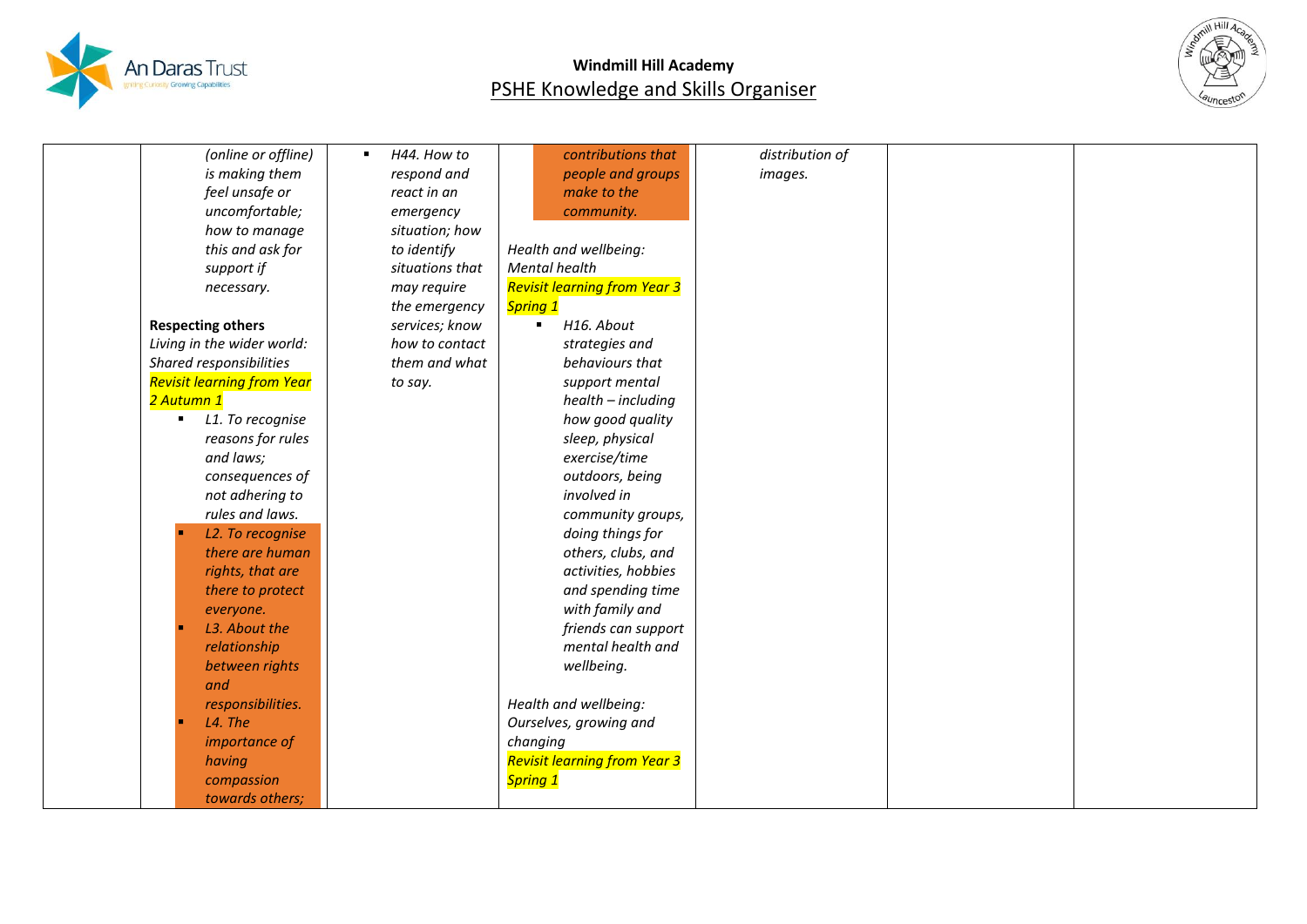



| shared                           | H28. To identify    |  |  |
|----------------------------------|---------------------|--|--|
|                                  |                     |  |  |
| responsibilities                 | personal strengths, |  |  |
| we all have for                  | skills,             |  |  |
| caring for other                 | achievements and    |  |  |
| people and living                | interests and how   |  |  |
| things; how to                   | these contribute to |  |  |
| share care and                   | a sense of self-    |  |  |
| concern for                      | worth.              |  |  |
| others.                          |                     |  |  |
| Relationships: Respecting        |                     |  |  |
| self and others                  |                     |  |  |
| R32. About<br>п                  |                     |  |  |
| respecting the                   |                     |  |  |
| differences and                  |                     |  |  |
| similarities                     |                     |  |  |
| between people                   |                     |  |  |
|                                  |                     |  |  |
| and recognising                  |                     |  |  |
| what they have in<br>common with |                     |  |  |
|                                  |                     |  |  |
| others, e.g.                     |                     |  |  |
| physically, in                   |                     |  |  |
| personality or                   |                     |  |  |
| background.                      |                     |  |  |
| R33. To listen and               |                     |  |  |
| respond                          |                     |  |  |
| respectfully to a                |                     |  |  |
| wide range of                    |                     |  |  |
| people, including                |                     |  |  |
| those whose                      |                     |  |  |
| traditions, beliefs              |                     |  |  |
| and lifestyle are                |                     |  |  |
| different to their               |                     |  |  |
| own.                             |                     |  |  |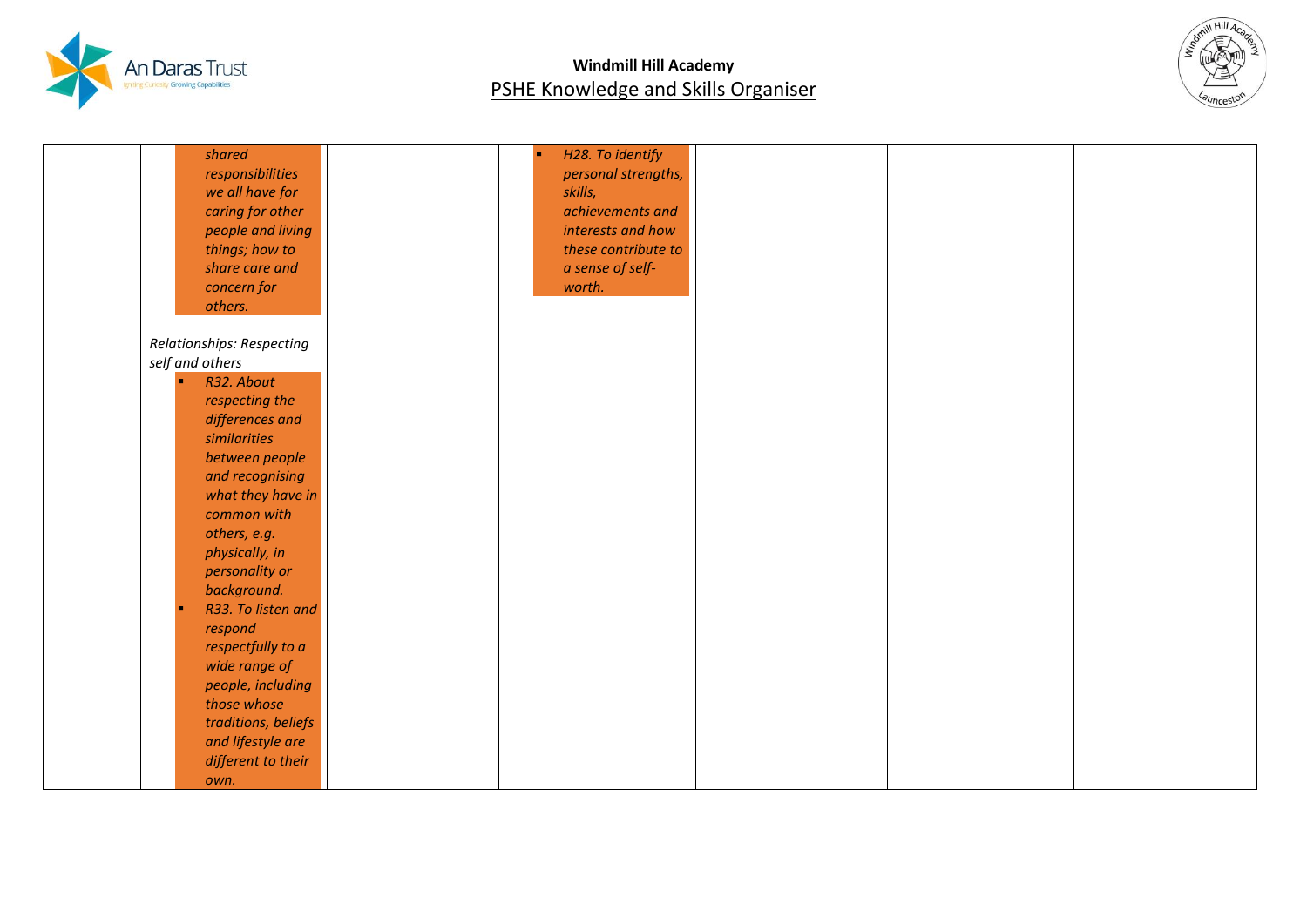



|             | R34. How to                         |                                        |                                        |                                     |                                    |                                   |
|-------------|-------------------------------------|----------------------------------------|----------------------------------------|-------------------------------------|------------------------------------|-----------------------------------|
|             | discuss and                         |                                        |                                        |                                     |                                    |                                   |
|             | debate topical                      |                                        |                                        |                                     |                                    |                                   |
|             | issues, respect                     |                                        |                                        |                                     |                                    |                                   |
|             | other people's                      |                                        |                                        |                                     |                                    |                                   |
|             | point of view and<br>constructively |                                        |                                        |                                     |                                    |                                   |
|             | challenge those                     |                                        |                                        |                                     |                                    |                                   |
|             | they disagree                       |                                        |                                        |                                     |                                    |                                   |
|             | with.                               |                                        |                                        |                                     |                                    |                                   |
|             |                                     |                                        |                                        |                                     |                                    |                                   |
| Meta        |                                     |                                        |                                        |                                     |                                    |                                   |
| Cognition   |                                     |                                        |                                        |                                     |                                    |                                   |
| Year 5      | Autumn 1                            | <b>Autumn 2</b>                        | Spring 1                               | <b>Spring 2</b>                     | Summer 1                           | <b>Summer 2</b>                   |
| Concept     | <b>Rebellion and Invasion</b>       | <b>Natural elements</b>                | <b>Civilisation</b>                    | <b>Environmental</b>                | <b>Discoveries</b>                 | <b>Culture</b>                    |
|             |                                     |                                        |                                        |                                     |                                    |                                   |
| <b>PSHE</b> | A diverse community                 | <b>Illness</b>                         | <b>Puberty 1: Bodies and</b>           | <b>Online content</b>               | <b>Mental health and</b>           | <b>Exploring risk</b>             |
|             |                                     |                                        | Reproduction                           |                                     | keeping well                       |                                   |
|             | <b>Respectful relationships</b>     | <b>Nutrition and healthy</b><br>eating | <b>Puberty 2: Changes</b>              | <b>Online contact</b>               | Managing challenge and             |                                   |
|             |                                     |                                        |                                        |                                     | change                             |                                   |
|             |                                     |                                        |                                        |                                     |                                    |                                   |
| Knowledge   | A diverse community                 | <b>Illness</b>                         | <b>Puberty 1: Bodies and</b>           | <b>Online content</b>               | <b>Mental health and</b>           | <b>Exploring risk</b>             |
| and skills  | <b>Revisit learning from Year</b>   | <b>Revisit learning from</b>           | reproduction                           | <b>Revisit learning from Year 4</b> | keeping well                       | <b>Revisit learning from Year</b> |
|             | 4 Spring 1                          | Year 3 Spring 1                        | <b>Revisit learning from Year 1</b>    | Summer 1                            | <b>Revisit learning from Year</b>  | 3 Spring 1                        |
| (links to   | Living in the wider world:          | Health and wellbeing:                  | <b>Spring 1</b>                        | Relationships: Safe                 | 5 Autumn 2                         | Health and wellbeing:             |
| government  | communities                         | <b>Healthy lifestyles</b>              | Health and wellbeing:                  | relationships                       | Health and wellbeing:              | Ourselves, growing and            |
| statutory   | L6. About the                       | (physical wellbeing)                   | Healthy lifestyles (physical           | R23. About why                      | <b>Mental health</b>               | changing                          |
| guidance    | different groups                    | H1. How to<br>$\blacksquare$           | wellbeina)                             | someone may                         | H15. That mental<br>$\blacksquare$ | H29. About how                    |
| and PSHE    | that make up                        | make informed                          | H9. That bacteria<br>٠                 | behave differently                  | health, just like                  | to manage                         |
| guidance)   | their community;                    | decisions about<br>health.             | and viruses can                        | online, including                   | physical health, is                | setbacks/perceiv                  |
|             | what living in a                    |                                        | affect health; how                     | pretending to be                    | part of daily life;                | ed failures,                      |
|             | community<br>means.                 | H5. About what                         | everyday hygiene<br>routines can limit | someone they are                    | the importance of                  | including how to                  |
|             |                                     | good physical                          |                                        | not; strategies for                 |                                    | re-frame                          |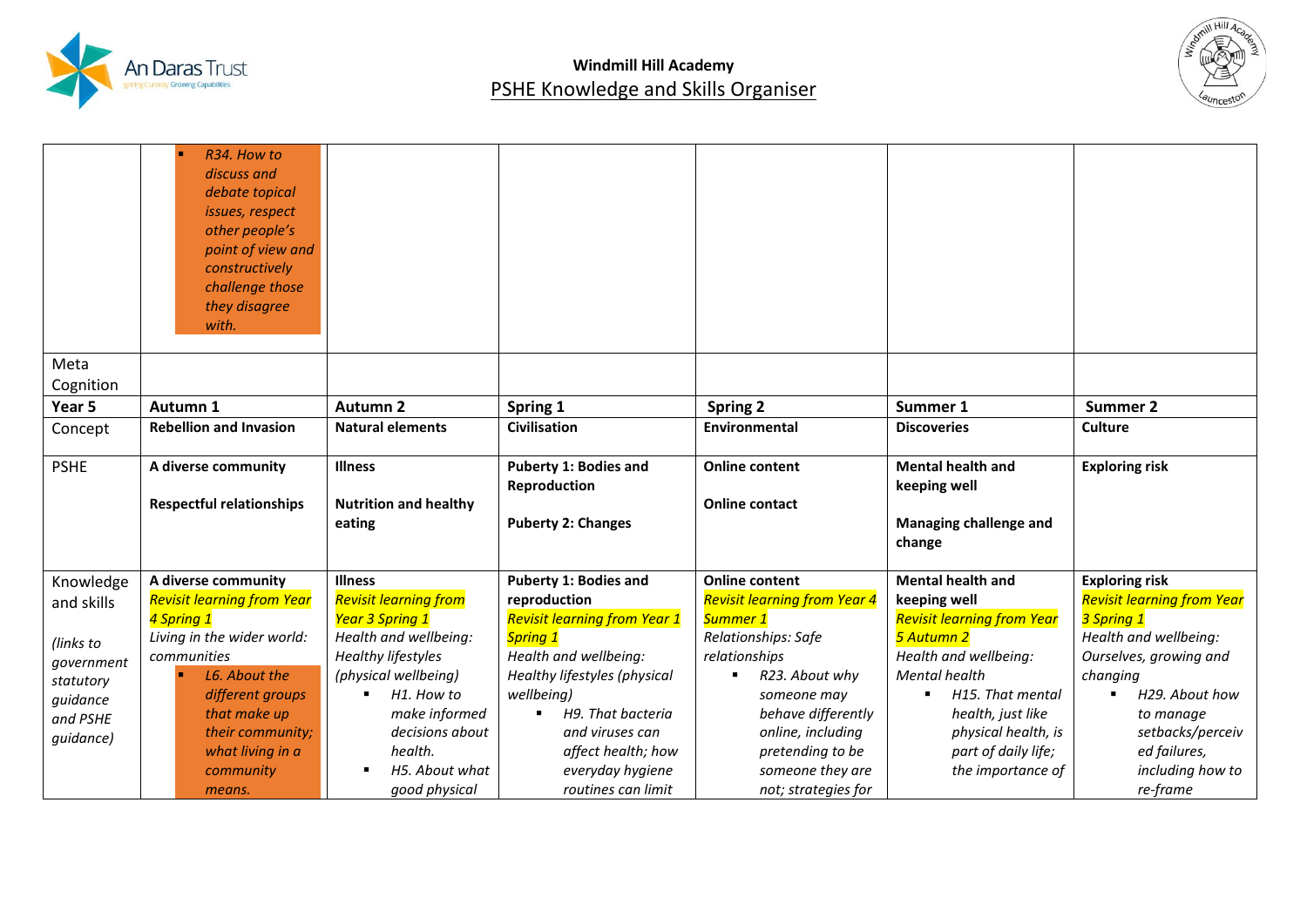



|          | L7. To value the       | health means;              | the spread of          | recognising risks,                  | taking care of                    | unhelpful                            |
|----------|------------------------|----------------------------|------------------------|-------------------------------------|-----------------------------------|--------------------------------------|
|          | different              | how to                     | infection; the wider   | harmful content                     | mental health.                    | thinking.                            |
|          | contributions that     | recognise early            | importance of          | and contact; how                    |                                   | H17. To recognise                    |
|          | people and             | signs of                   | personal hygiene       | to report concerns.                 | feelings can                      | Health and wellbeing:                |
|          | groups make to         | physical illness.          | and how to             | R24. How to<br>$\blacksquare$       |                                   | change over time<br>Keeping safe     |
|          | the community.         | H10. How<br>$\blacksquare$ | maintain it.           | respond safely and                  | and range in                      | H37. Reasons for<br>$\blacksquare$   |
|          | L8. About              | medicines,                 |                        | appropriately to                    | intensity.                        | following and                        |
|          | diversity; what it     | when used                  | Health and wellbeing:  | adults they may                     |                                   | H21. To recognise<br>complying with  |
|          | means; the             | responsibly,               | Ourselves, growing and | encounter (in all                   | warning signs                     | regulations and                      |
|          | benefits of living     | contribute to              | changing               | contexts including                  | about mental                      | restrictions                         |
|          | in a diverse           | health; that               | H26. That for some     | online) who they                    | health and                        | (including age                       |
|          | community;             | some diseases              | people gender          | do not know.                        | wellbeing and                     | restrictions); how                   |
|          | about valuing          | can be                     | identity does not      | R29. Where to get<br>$\blacksquare$ | how to seek                       | to promote                           |
|          | diversity within       | prevented by               | correspond with        | advice and report                   | support for                       | personal safety                      |
|          | communities.           | vaccinations               | their biological sex.  | concerns if worried                 |                                   | themselves and<br>and wellbeing      |
|          | L10. About             | and                        | H30. To identify the   | about their own or                  | others.                           | with reference to                    |
|          | prejudice; how to      | <i>immunisations;</i>      | external genitalia     | someone ese's                       |                                   | social media,                        |
|          | recognise              | how allergies              | and internal           | personal safety.                    | <b>Managing challenge and</b>     | television                           |
|          | behaviours/actio       | can be                     | reproductive           |                                     | change                            | programmes,                          |
|          | ns which               | managed.                   | organs in males        | <b>Online contact</b>               | <b>Revisit learning from Year</b> | films, games and                     |
|          | discriminate           | H11. How to<br>п           | and females and        | <b>Revisit learning from Year 5</b> | 5 Summer 1                        | online gaming.                       |
|          | against others;        | maintain good              | how the process of     | <b>Spring 2</b>                     | Health and wellbeing:             | H38. How to                          |
|          | ways of                | oral hygiene               | puberty relates to     | Relationships: Friendships          | Mental health                     | predict, assess                      |
|          | responding to it if    | (including                 | human                  | R12. To recognise                   |                                   | and manage risk<br>H17. To recognise |
|          | witnessed or           | correct                    | reproduction.          | what it means to                    | feelings can                      | in different                         |
|          | experienced.           | brushing and               | H31. About the         | 'know someone                       |                                   | change over time<br>situations.      |
|          |                        | flossing); why             | physical and           | online' and how it                  | and range in                      | H39. About                           |
|          | Health and wellbeing:  | regular visits to          | emotional changes      | differs from                        | intensity.                        | hazards                              |
|          | Ourselves, growing and | the dentist are            | that happen when       | knowing someone                     |                                   | (including risk<br>H21. To recognise |
| changing |                        | essential; the             | approaching and        | face-to-face; risks                 | warning signs                     | risks) that may                      |
|          | H25. About             | impact of                  | during puberty         | of communicating                    | about mental                      | cause harm,                          |
|          | personal identity;     | lifestyle choices          | (including             | online with others                  | health and                        | injury or risk in                    |
|          | what contributes       | on dental care             | menstruation, key      | not known face-to-                  | wellbeing and                     | the home and                         |
|          | to who we are          | (e.g. sugar                | facts about the        | face.                               | how to seek                       | what they can do                     |
|          | (e.g. ethnicity,       | consumption/a              | menstrual cycle        |                                     | support for                       |                                      |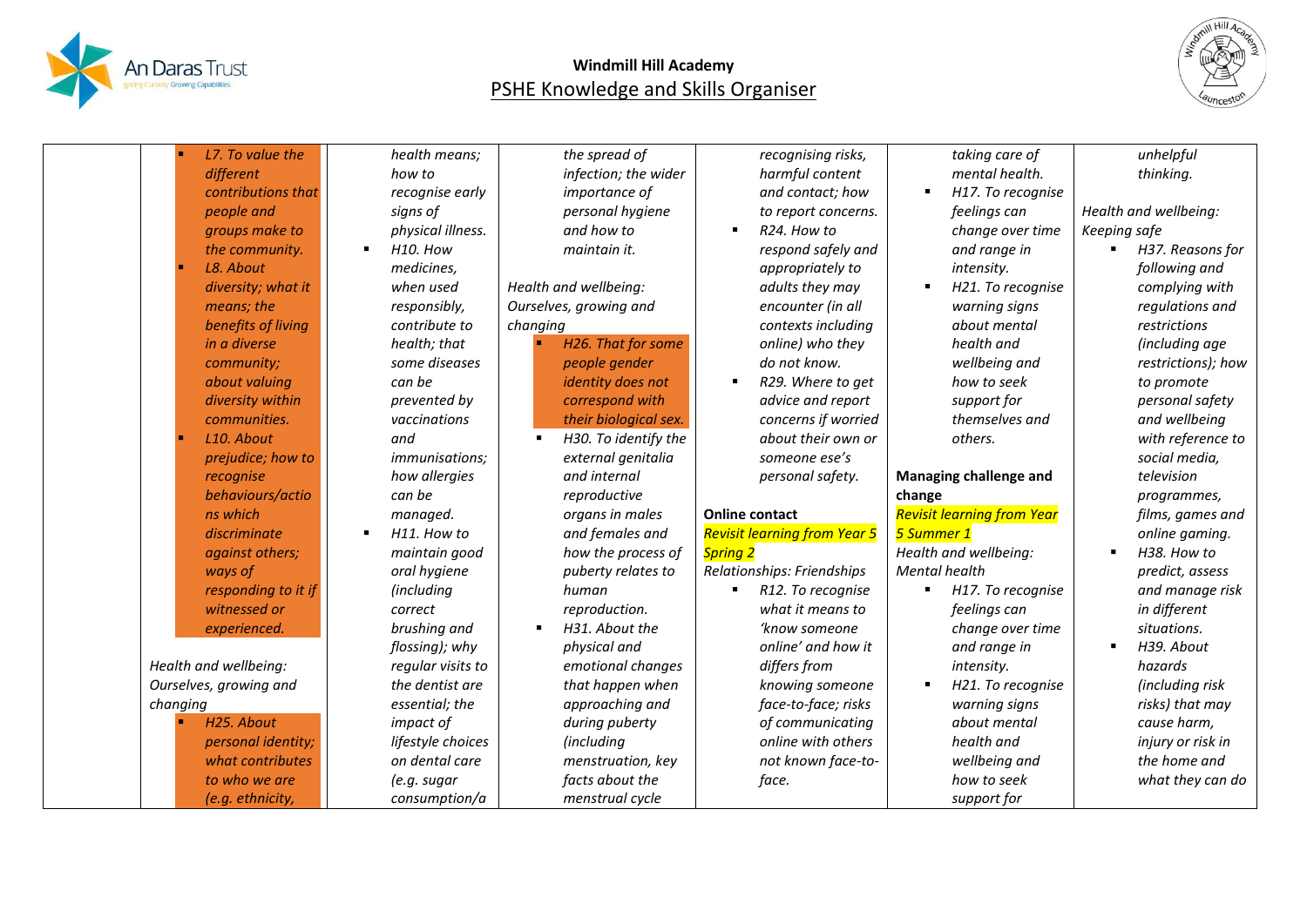



| family, gender,                    | cidic drinks                           | and menstrual                      | R18. To recognise   | themselves and      | to reduce risks                    |
|------------------------------------|----------------------------------------|------------------------------------|---------------------|---------------------|------------------------------------|
| faith, culture,                    | such as fruit                          | wellbeing,                         | if a friendship     | others.             | and keep safe.                     |
| hobbies,                           | juices,                                | erections and wet                  | (online or offline) | H22. To recognise   |                                    |
| likes/dislikes).                   | smoothies and                          | dreams).                           | is making them      | that anyone can     | Relationships: Safe                |
|                                    | fruit teas; the                        | H32. About how<br>$\blacksquare$   | feel unsafe or      | experience          | relationships                      |
| <b>Respectful relationships</b>    | effects of                             | hygiene routines                   | uncomfortable;      | mental ill health:  | R28. How to                        |
| Relationships: Families            | smoking).                              | change during the                  | how to manage       | that most           | recognise                          |
| and close positive                 | H14. How and<br>$\blacksquare$         | time of puberty,                   | this and ask for    | difficulties can be | pressure from                      |
| relationships                      | when to seek                           | the importance of                  | support if          | resolved with       | others to do                       |
| <b>Revisit learning from Year</b>  | support,                               | keeping clean and                  | necessary.          | help and support;   | something                          |
| 4 Autumn 1                         | including which                        | how to maintain                    |                     | and that it is      | unsafe or that                     |
| R8. To recognise<br>$\blacksquare$ | adults to speak                        | personal hygiene.                  | Relationships: Safe | <i>important to</i> | makes them feel                    |
| other shared                       | to in and                              | H33. About the<br>$\blacksquare$   | relationships       | discuss feelings    | uncomfortable                      |
| characteristics of                 | outside school,                        | processes of                       | R23. About why      | with a trusted      | and strategies                     |
| healthy family                     | if they are                            | reproduction and                   | someone may         | adult.              | for managing                       |
| life, including                    | worried about                          | birth as part of the               | behave differently  | H23. About          | this.                              |
| commitment,                        | their health.                          | human life cycle;                  | online, including   | change and loss,    |                                    |
| care, spending                     |                                        | how babies are                     | pretending to be    | including death,    | Living in the wider world:         |
| time together;                     | <b>Nutrition and Healthy</b>           | conceived and born                 | someone they are    | and how these       | economic wellbeing -               |
| being there for                    | eating                                 | (and that there are                | not; strategies for | can affect          | money                              |
| each other in                      | Health and wellbeing:                  | ways to prevent a                  | recognising risks,  | feelings; ways of   | L22. About risks<br>$\blacksquare$ |
| times of difficulty.               | <b>Healthy lifestyles</b>              | baby being made);                  | harmful content     | expressing and      | associated with                    |
|                                    | (physical wellbeing)                   | how babies need to                 | and contact; how    | managing grief      | money (e.g.                        |
| Relationships: Respecting          | <b>Revisit learning from</b>           | be cared for.                      | to report concerns. | and                 | money can be                       |
| self and others                    | <b>Year 1 Spring 2</b>                 | H34. About where<br>$\blacksquare$ | R24. How to         | bereavement.        | won, lost or                       |
| R31. To recognise                  | H1. How to<br>$\blacksquare$           | to get more                        | respond safely and  | H24. Problem-       | stolen) and ways                   |
| the importance of                  | make informed                          | information, help                  | appropriately to    | solving strategies  | of keeping                         |
| self-respect and                   | decisions about                        | and advice about                   | adults they may     | for dealing with    | money safe.                        |
| how this can                       | health.                                | growing and                        | encounter (in all   | emotions,           | L23. About the                     |
| affect their                       | H <sub>2</sub> . The<br>$\blacksquare$ | changing,                          | contexts including  | challenges and      | risks involved in                  |
| thoughts and                       | elements of a                          | especially about                   | online) who they    | change, including   | gambling;                          |
| feelings about                     | balanced,                              | puberty.                           | do not know.        | transition to new   | different ways                     |
| themselves; that                   | healthy                                | H35. About the<br>$\blacksquare$   | R29. Where to get   | schools.            | money can be                       |
| everyone,                          | lifestyle.                             | new opportunities                  | advice and report   |                     | won or lost                        |
| including them,                    |                                        | and responsibilities               | concerns if worried |                     | through                            |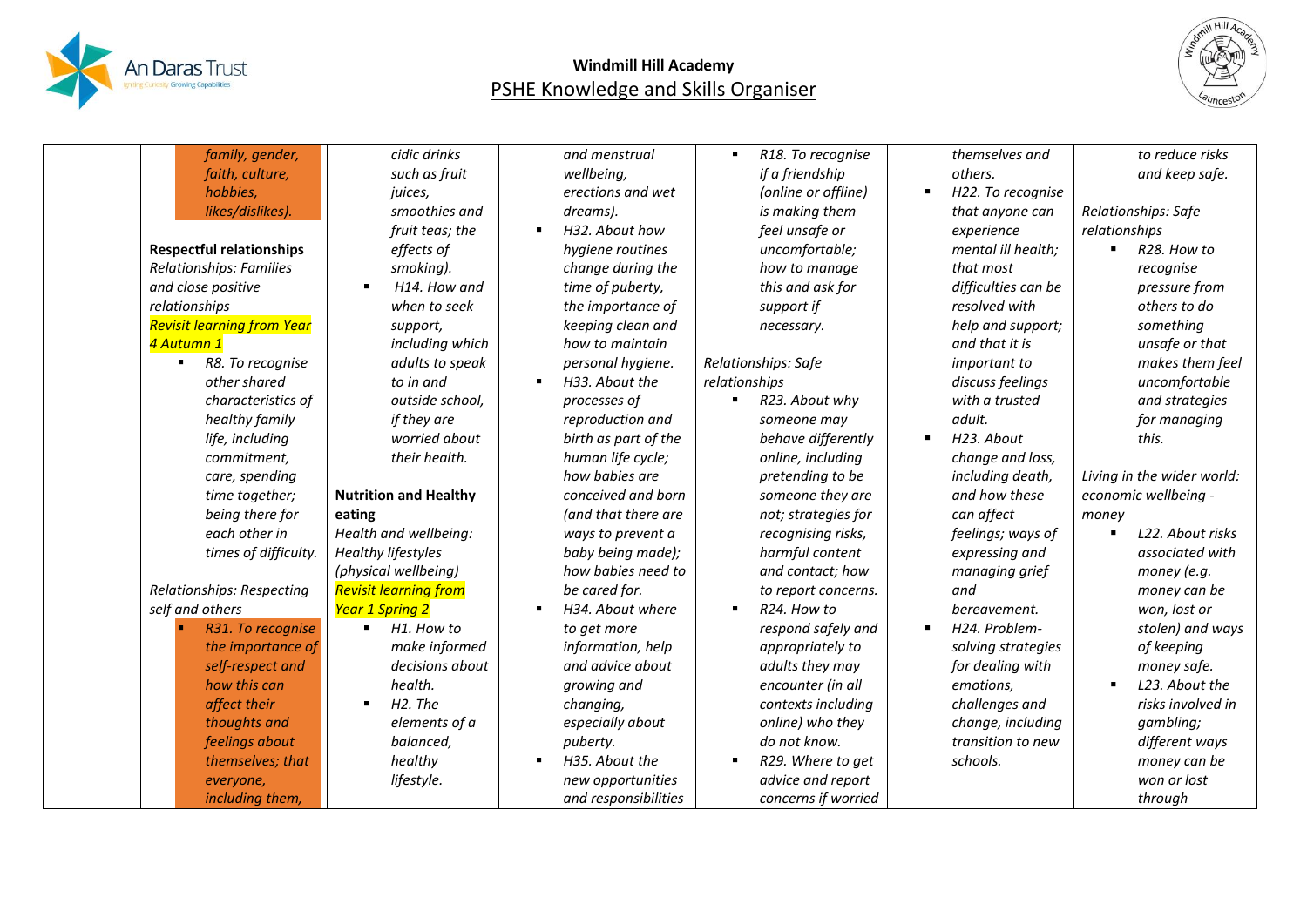



| should expect to    | H3. The choices<br>$\blacksquare$ | that increasing                        | about their own or | gambling-related  |
|---------------------|-----------------------------------|----------------------------------------|--------------------|-------------------|
| be treated          | that support a                    | independence may                       | someone ese's      | activities and    |
| politely and with   | healthy lifestyle                 | bring.                                 | personal safety.   | their impact on   |
| respect by others   | and recognise                     |                                        |                    | health, wellbeing |
| (including when     | what might                        | Relationships: Respecting              |                    | and future        |
| online and/or       | influence these.                  | self and others                        |                    | aspirations.      |
| anonymous) in       | H4. How to<br>$\blacksquare$      | R33. To listen and                     |                    |                   |
| school and in       | recognise that                    | respond                                |                    |                   |
| wider society;      | habits can have                   | respectfully to a                      |                    |                   |
| strategies to       | both positive                     | wide range of                          |                    |                   |
| <i>improve or</i>   | and negative                      | people, including                      |                    |                   |
| support             | effects on a                      | those whose                            |                    |                   |
| courteous,          | healthy                           | traditions, beliefs                    |                    |                   |
| respectful          | lifestyle.                        | and lifestyle are                      |                    |                   |
| relationships.      | H6. What<br>$\blacksquare$        | different to their                     |                    |                   |
| R32. About          | constitutes a                     | own.                                   |                    |                   |
| respecting the      | healthy diet;                     |                                        |                    |                   |
| differences and     | how to plan                       | <b>Puberty 2: Changes</b>              |                    |                   |
| similarities        | healthy meals;                    | <b>Revisit learning from Year 5</b>    |                    |                   |
| between people      | benefits to                       | Spring 1                               |                    |                   |
| and recognising     | health and                        | Health and wellbeing:                  |                    |                   |
| what they have in   | wellbeing of                      | Ourselves, growing and                 |                    |                   |
| common with         | eating                            | changing                               |                    |                   |
| others, e.g.        | nutritionally                     | H26. That for some                     |                    |                   |
| physically, in      | rich foods; risk                  | people gender                          |                    |                   |
| personality or      | associated with                   | identity does not                      |                    |                   |
| background.         | not eating a                      | correspond with                        |                    |                   |
| R33. To listen and  | healthy diet                      | their biological sex.                  |                    |                   |
| respond             | including                         | H30. To identify the<br>$\blacksquare$ |                    |                   |
| respectfully to a   | obesity and                       | external genitalia                     |                    |                   |
| wide range of       | tooth decay.                      | and internal                           |                    |                   |
| people, including   |                                   | reproductive                           |                    |                   |
| those whose         |                                   | organs in males                        |                    |                   |
| traditions, beliefs |                                   | and females and                        |                    |                   |
| and lifestyles are  |                                   | how the process of                     |                    |                   |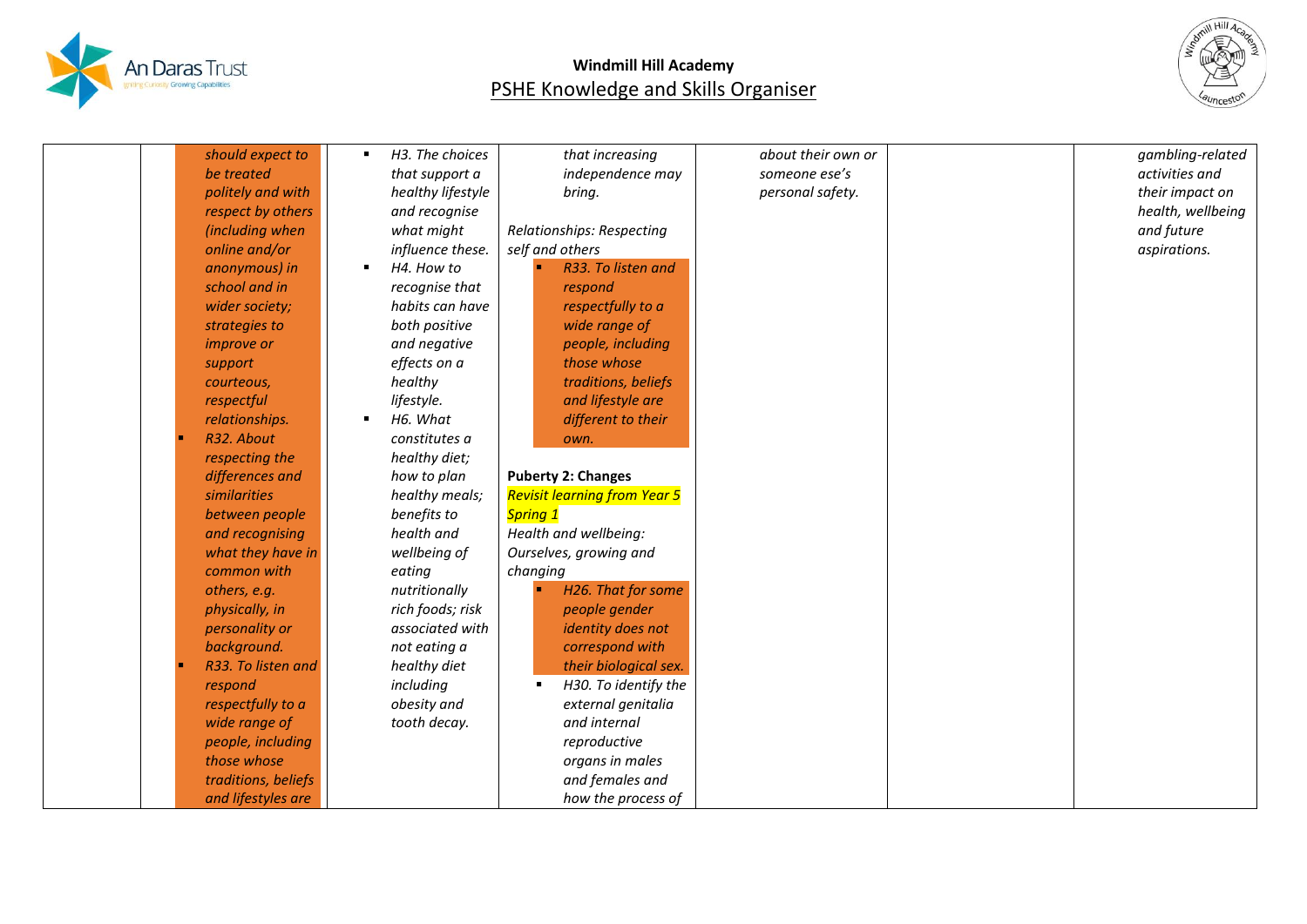



| different to their | puberty relates to               |  |  |
|--------------------|----------------------------------|--|--|
| own.               | human                            |  |  |
|                    | reproduction.                    |  |  |
|                    | H31. About the<br>٠.             |  |  |
|                    | physical and                     |  |  |
|                    | emotional changes                |  |  |
|                    | that happen when                 |  |  |
|                    | approaching and                  |  |  |
|                    | during puberty                   |  |  |
|                    | (including                       |  |  |
|                    | menstruation, key                |  |  |
|                    | facts about the                  |  |  |
|                    | menstrual cycle                  |  |  |
|                    | and menstrual                    |  |  |
|                    | wellbeing,                       |  |  |
|                    | erections and wet                |  |  |
|                    | dreams).                         |  |  |
|                    | H32. About how<br>$\blacksquare$ |  |  |
|                    | hygiene routines                 |  |  |
|                    | change during the                |  |  |
|                    | time of puberty,                 |  |  |
|                    | the importance of                |  |  |
|                    | keeping clean and                |  |  |
|                    | how to maintain                  |  |  |
|                    | personal hygiene.                |  |  |
|                    | H33. About the<br>$\blacksquare$ |  |  |
|                    | processes of                     |  |  |
|                    | reproduction and                 |  |  |
|                    | birth as part of the             |  |  |
|                    | human life cycle;                |  |  |
|                    | how babies are                   |  |  |
|                    | conceived and born               |  |  |
|                    | (and that there are              |  |  |
|                    | ways to prevent a                |  |  |
|                    | baby being made);                |  |  |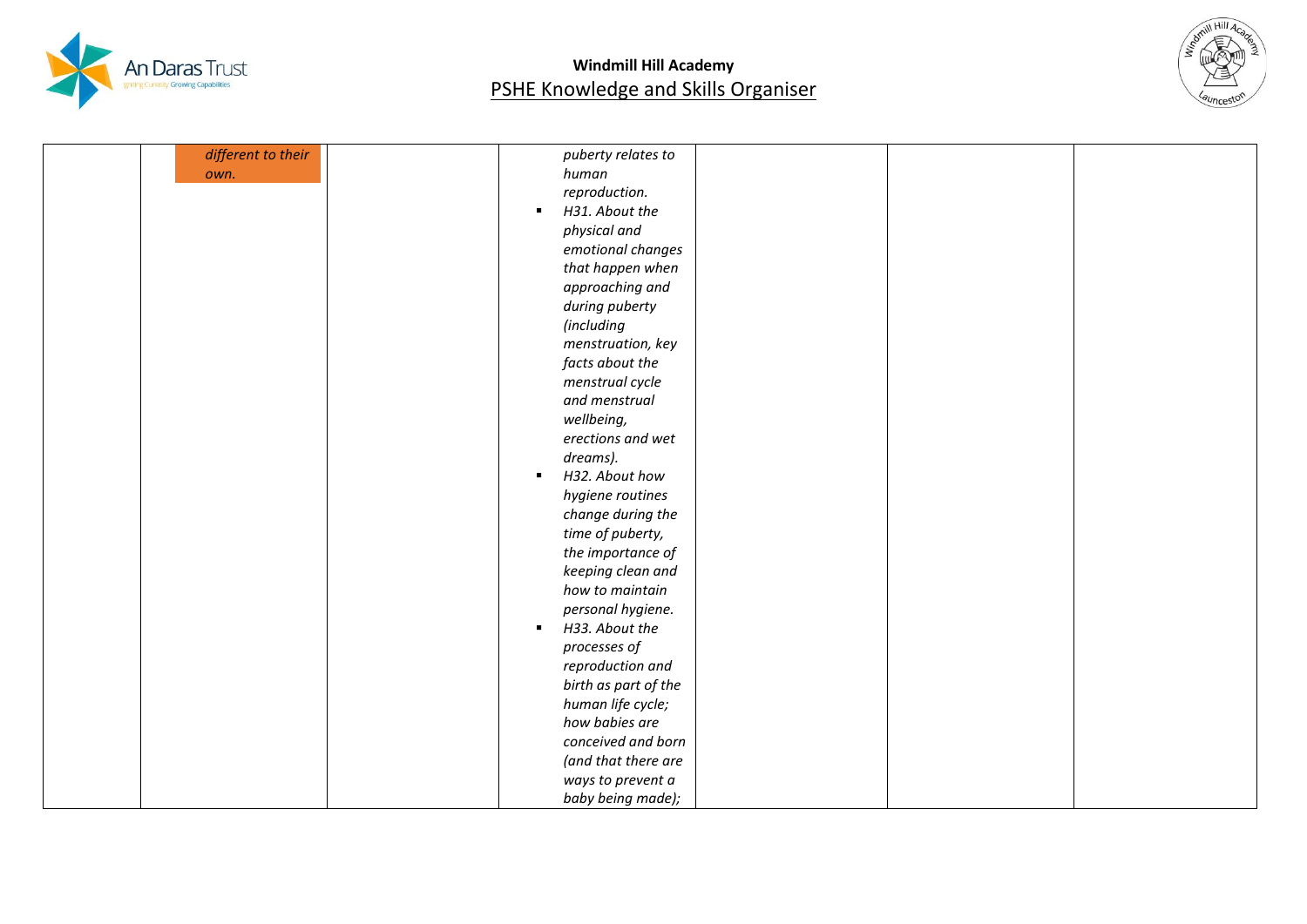



|  | how babies need to<br>be cared for.<br>H34. About where<br>$\blacksquare$ |  |  |
|--|---------------------------------------------------------------------------|--|--|
|  | to get more                                                               |  |  |
|  | information, help                                                         |  |  |
|  | and advice about                                                          |  |  |
|  | growing and                                                               |  |  |
|  | changing,                                                                 |  |  |
|  | especially about                                                          |  |  |
|  | puberty.                                                                  |  |  |
|  | H35. About the<br>$\blacksquare$                                          |  |  |
|  | new opportunities                                                         |  |  |
|  | and responsibilities                                                      |  |  |
|  | that increasing                                                           |  |  |
|  | independence may                                                          |  |  |
|  | bring.                                                                    |  |  |
|  |                                                                           |  |  |
|  | Relationships: Respecting<br>self and others                              |  |  |
|  | Revisit learning from Year 5                                              |  |  |
|  | <mark>Spring 1</mark>                                                     |  |  |
|  | R33. To listen and<br>×                                                   |  |  |
|  | respond                                                                   |  |  |
|  | respectfully to a                                                         |  |  |
|  | wide range of                                                             |  |  |
|  | people, including                                                         |  |  |
|  | those whose                                                               |  |  |
|  | traditions, beliefs                                                       |  |  |
|  | and lifestyle are                                                         |  |  |
|  | different to their                                                        |  |  |
|  | own.                                                                      |  |  |
|  |                                                                           |  |  |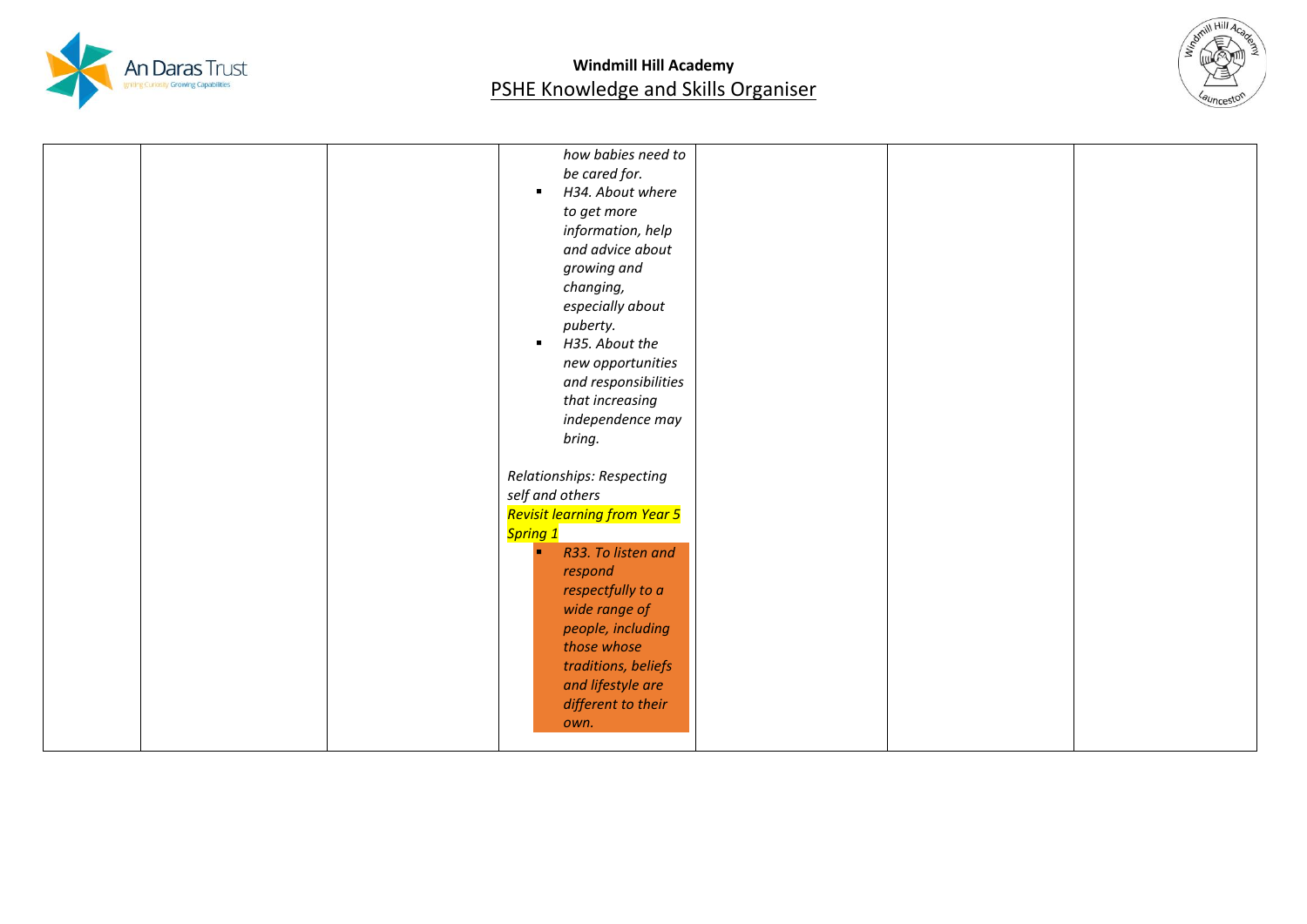



| Meta<br>cognition |                                    |                              |                                     |                                     |                                   |                                   |
|-------------------|------------------------------------|------------------------------|-------------------------------------|-------------------------------------|-----------------------------------|-----------------------------------|
|                   |                                    |                              |                                     |                                     |                                   |                                   |
| Year 6            | Autumn 1                           | <b>Autumn 2</b>              | Spring 1                            | Spring 2                            | Summer 1                          | Summer 2                          |
| Concept           | <b>Rebellion and Invasion</b>      | <b>Natural elements</b>      | <b>Civilisation</b>                 | Environmental                       | <b>Discoveries</b>                | <b>Culture</b>                    |
| <b>PSHE</b>       | <b>Different types of families</b> | Keeping your body safe       | <b>Spending decisions</b>           | <b>Share Aware 1 Alex</b>           | <b>Social Media</b>               | <b>Changing schools</b>           |
|                   | Healthy/harmful                    | 1                            | Gambling                            | <b>Share Aware 2 Lucy</b>           | <b>Feelings and common</b>        |                                   |
|                   | relationships                      | Keeping your body safe       |                                     |                                     | anxieties when changing           |                                   |
|                   |                                    | $\overline{2}$               |                                     |                                     | schools                           |                                   |
| Knowledge         | <b>Different types of families</b> | Keeping your body safe       | <b>Spending decisions</b>           | <b>Share Aware 1 Alex</b>           | <b>Social Media</b>               | <b>Changing schools</b>           |
| and skills        | <b>Revisit learning from Year</b>  | 1                            | <b>Revisit learning from Year 4</b> | <b>Revisit learning from Year 4</b> | <b>Revisit learning from Year</b> | <b>Revisit learning from Year</b> |
|                   | 5 Autumn 1                         | <b>Revisit learning from</b> | <b>Autumn 1</b>                     | Autumn 1                            | 6 Spring 2                        | 6 Summer 1                        |
| (links to         | Relationships: Families            | Year 6 Autumn 1              | Living in the wider world:          | Health and wellbeing:               | Health and wellbeing:             | Health and wellbeing:             |
| government        | and close positive                 | Relationships: Safe          | Economic wellbeing - money          | Keeping safe                        | Healthy lifestyles (physical      | <b>Mental health</b>              |
| statutory         | relationships                      | relationships                | L19. That people's                  | H42. About the                      | wellbeing)                        | H24. Problem-                     |
| guidance          | R1. To recognise                   | R22. About<br>$\blacksquare$ | spending decisions                  | <i>importance of</i>                | H13. About the<br>$\blacksquare$  | solving strategies                |
| and PSHE          | that there are                     | privacy and                  | can affect others                   | keeping personal                    | benefits of the                   | for dealing with                  |
| guidance)         | different types of                 | personal                     | and the                             | information                         | internet; the                     | emotions,                         |
|                   | relationships (e.g.                | boundaries;                  | environment (e.g.                   | private; strategies                 | importance of                     | challenges and                    |
|                   | friendships,                       | what is                      | Fairtrade, buying                   | for keeping safe                    | balancing time                    | change,                           |
|                   | family                             | appropriate in               | single-use plastics                 | online, including                   | online and with                   | including                         |
|                   | relationships,                     | friendships and              | or giving to                        | how to manage                       | other activities;                 | transition to new                 |
|                   | romantic                           | wider                        | charity).                           | requests for                        | strategies for                    | schools.                          |
|                   | relationships,                     | relationships                | L22. About risks                    | personal                            | managing time                     |                                   |
|                   | online                             | (including                   | associated with                     | information or                      | online.                           | Health and wellbeing:             |
|                   | relationships).                    | online).                     | money (e.g. money                   | <i>images of</i>                    |                                   | Ourselves, growing and            |
|                   | R2. That people<br>$\blacksquare$  | R25. Recognise               | can be won, lost or                 | themselves and                      | Health and wellbeing:             | changing                          |
|                   | may be attracted                   | different types              | stolen) and ways of                 | others; what to do                  | Keeping safe                      | H35. About the                    |
|                   | to someone                         | of physical                  | keeping money                       | if frightened or                    | H37. Reasons for                  | new                               |
|                   | emotionally,                       | contact; what                | safe.                               | worried by                          | following and                     | opportunities                     |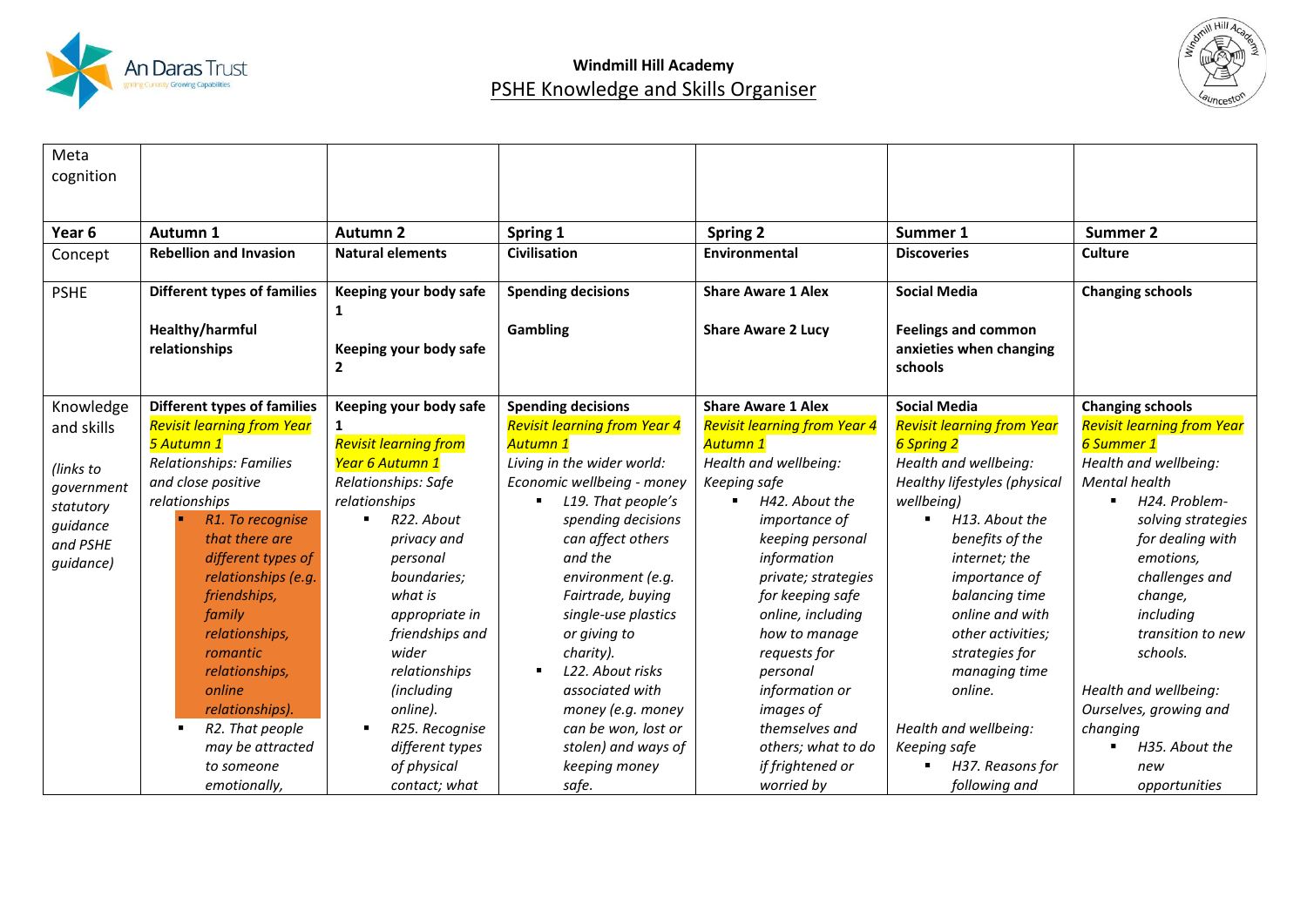



| romantically and   |                   | L24. To identify the                | something seen or                   |                               | and              |
|--------------------|-------------------|-------------------------------------|-------------------------------------|-------------------------------|------------------|
|                    | is acceptable     |                                     |                                     | complying with                |                  |
| sexually; that     | and               | ways that money                     | read online and                     | regulations and               | responsibilities |
| people may be      | unacceptable;     | can impact on                       | how to report                       | restrictions                  | that increasing  |
| attracted to       | strategies to     | people's feelings                   | concerns,                           | (including age                | independence     |
| someone of the     | respond to        | and emotions.                       | inappropriate                       | restrictions); how            | may bring.       |
| same sex or        | unwanted          |                                     | content and                         | they promote                  | H36. Strategies  |
| different sex to   | physical          | <b>Gambling</b>                     | contact.                            | personal safety               | to manage        |
| them; that         | contact.          | <b>Revisit learning from Year 6</b> |                                     | and wellbeing                 | transitions      |
| gender identity    | R26. About        | <b>Spring 1</b>                     | Relationships: Respecting           | with reference to             | between classes  |
| and sexual         | seeking and       | Living in the wider world:          | self and others                     | social media,                 | and key stages.  |
| orientation are    | giving            | economic wellbeing - money          | R30. That personal                  | television                    |                  |
| different.         | permission        | L23. About the risks                | behaviour can                       | programmes,                   |                  |
| R3. About          | (consent) in      | involved in                         | affect other                        | films, games and              |                  |
| marriage and civil | different         | gambling; different                 | people; to                          | online gaming.                |                  |
| partnership as a   | situation.        | ways money can be                   | recognise and                       |                               |                  |
| legal declaration  | R27. About        | worn or lost                        | model respectful                    | Living in the wider world:    |                  |
| of commitment      | keeping           | through gambling-                   | behaviour online.                   | Media literacy and digital    |                  |
| made by two        | something         | related activities                  |                                     | resilience                    |                  |
| adults who love    | confidential or   | and their impact on                 | <b>Share Aware 2 Lucy</b>           | L11. Recognise<br>٠           |                  |
| and care for each  | secret, when      | health, wellbeing                   | <b>Revisit learning from Year 6</b> | ways in which the             |                  |
| other, which is    | this should (e.g. | and future                          | <b>Spring 2</b>                     | internet and                  |                  |
| intended to be     | a birthday        | aspirations.                        | Living in the wider world:          | social media can              |                  |
| lifelong.          | surprise that     | L24. To identify the                | Economic wellbeing -                | be used both                  |                  |
| R4. That forcing   | others will find  | ways that money                     | money                               | positively and                |                  |
| anyone to marry    | out about) or     | can impact on                       | H42. About the                      | negatively.                   |                  |
| against their will | should not        | people's feelings                   | importance of                       | L12. How to<br>$\blacksquare$ |                  |
| is a crime; that   | agree to, and     | and emotions.                       | keeping personal                    | assess the                    |                  |
| help and support   | when it is right  |                                     | information                         | reliability of                |                  |
| is available to    | to break a        |                                     | private; strategies                 | sources of                    |                  |
| people who are     | confidence or     |                                     | for keeping safe                    | information                   |                  |
| worried about      | share a secret.   |                                     | online, including                   | online; and how               |                  |
| this for           | R28. How to       |                                     | how to manage                       | to make safe,                 |                  |
| themselves and     | recognise         |                                     | requests for                        | reliable choices              |                  |
| others.            | pressure from     |                                     | personal                            | from search                   |                  |
|                    | others to do      |                                     |                                     |                               |                  |
|                    |                   |                                     | information or                      | results.                      |                  |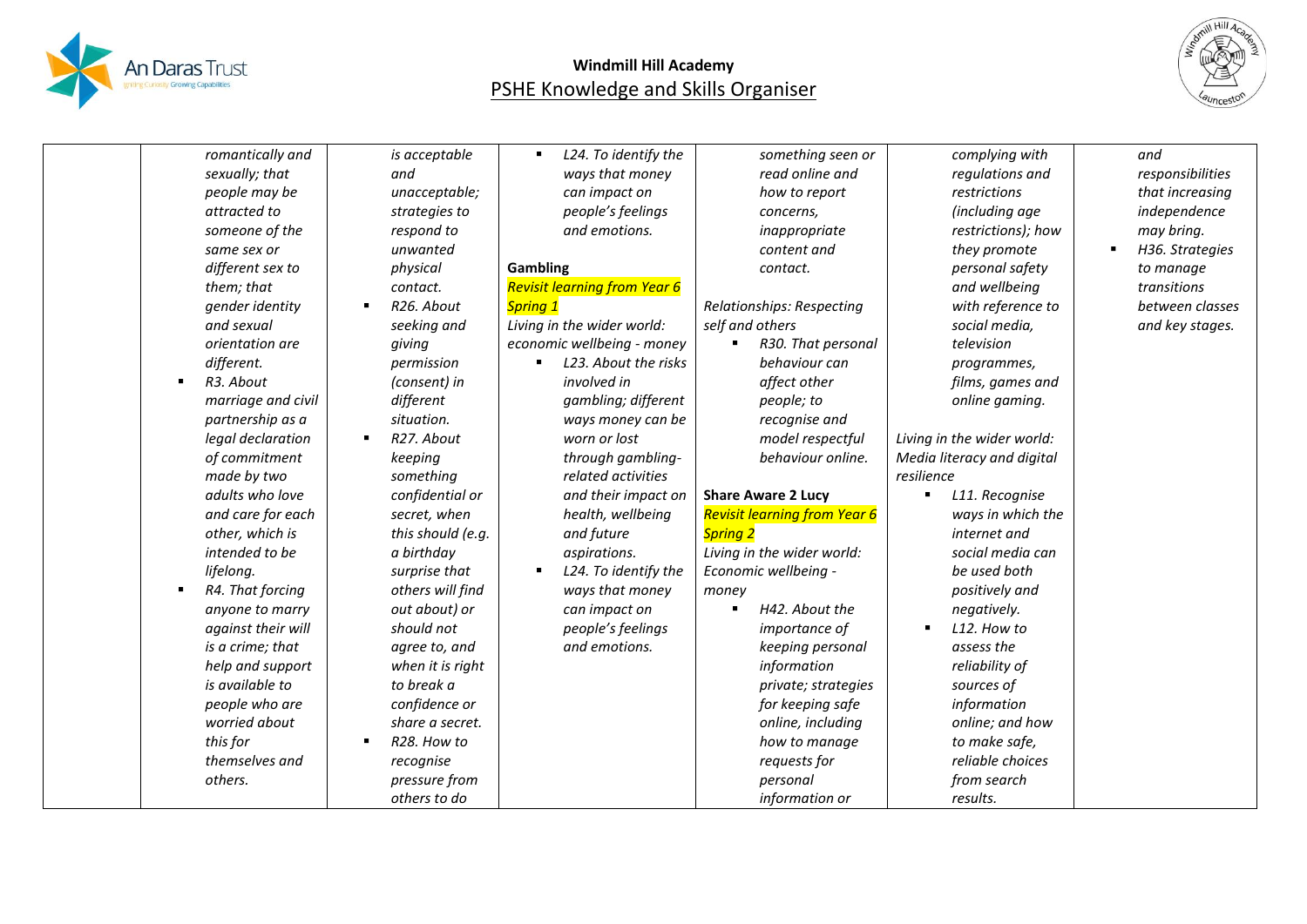



| R5. That people              | something                    | images of                  | L13. About some   |  |
|------------------------------|------------------------------|----------------------------|-------------------|--|
| who love and                 | unsafe or that               | themselves and             | of the different  |  |
| care for each                | makes them                   | others; what to do         | ways information  |  |
| other can be in a            | feel                         | if frightened or           | and data is       |  |
| committed                    | uncomfortable                | worried by                 | shared and uses   |  |
| relationship (e.g.           | and strategies               | something seen or          | online, including |  |
| marriage), living            | for managing                 | read online and            | for commercial    |  |
| together, but                | this.                        | how to report              | purposes.         |  |
| may also live                | R29. Where to                | concerns,                  | L14. About how    |  |
| apart.                       | get advice and               | inappropriate              | information on    |  |
| R6. That a<br>$\blacksquare$ | report concerns              | content and                | the internet is   |  |
| feature of                   | if worried                   | contact.                   | ranked, selected  |  |
| positive family              | about their                  |                            | and targeted at   |  |
| life is caring               | own or                       | Relationships: Friendships | specific          |  |
| relationships;               | someone else's               | R12. To recognise          | individuals and   |  |
| about the                    | personal safety              | what it means to           | groups; that      |  |
| different ways in            | <i>(including</i>            | 'know someone              | connected         |  |
| which people                 | online).                     | online' and how            | devices can share |  |
| care for one                 |                              | this differs from          | information.      |  |
| another.                     | Keeping your body safe       | knowing someone            | L16. About how    |  |
| R7. To recognise             | $\overline{2}$               | face-to-face; risks        | text and images   |  |
| and respect that             | Relationships: Safe          | of communicating           | in the media and  |  |
| there are                    | relationships                | online with others         | on social media   |  |
| different types of           | <b>Revisit learning from</b> | not known face-to-         | can be            |  |
| family structure             | Year 6 Autumn 1              | face.                      | manipulated or    |  |
| (including single            | R25. Recognise               |                            | invented;         |  |
| parents, same-               | different types              | Relationships: Safe        | strategies to     |  |
| sex parents, step-           | of physical                  | relationships              | evaluate the      |  |
| parents, blended             | contact; what                | R22. About privacy         | reliability of    |  |
| families, foster             | is acceptable                | and personal               | sources and       |  |
| parents); that               | and                          | boundaries; what           | identify          |  |
| families of all              | unacceptable;                | is appropriate in          | misinformation.   |  |
| types can give               | strategies to                | friendships and            |                   |  |
| family members               | respond to                   | wider relationships        |                   |  |
|                              | unwanted                     | (including online).        |                   |  |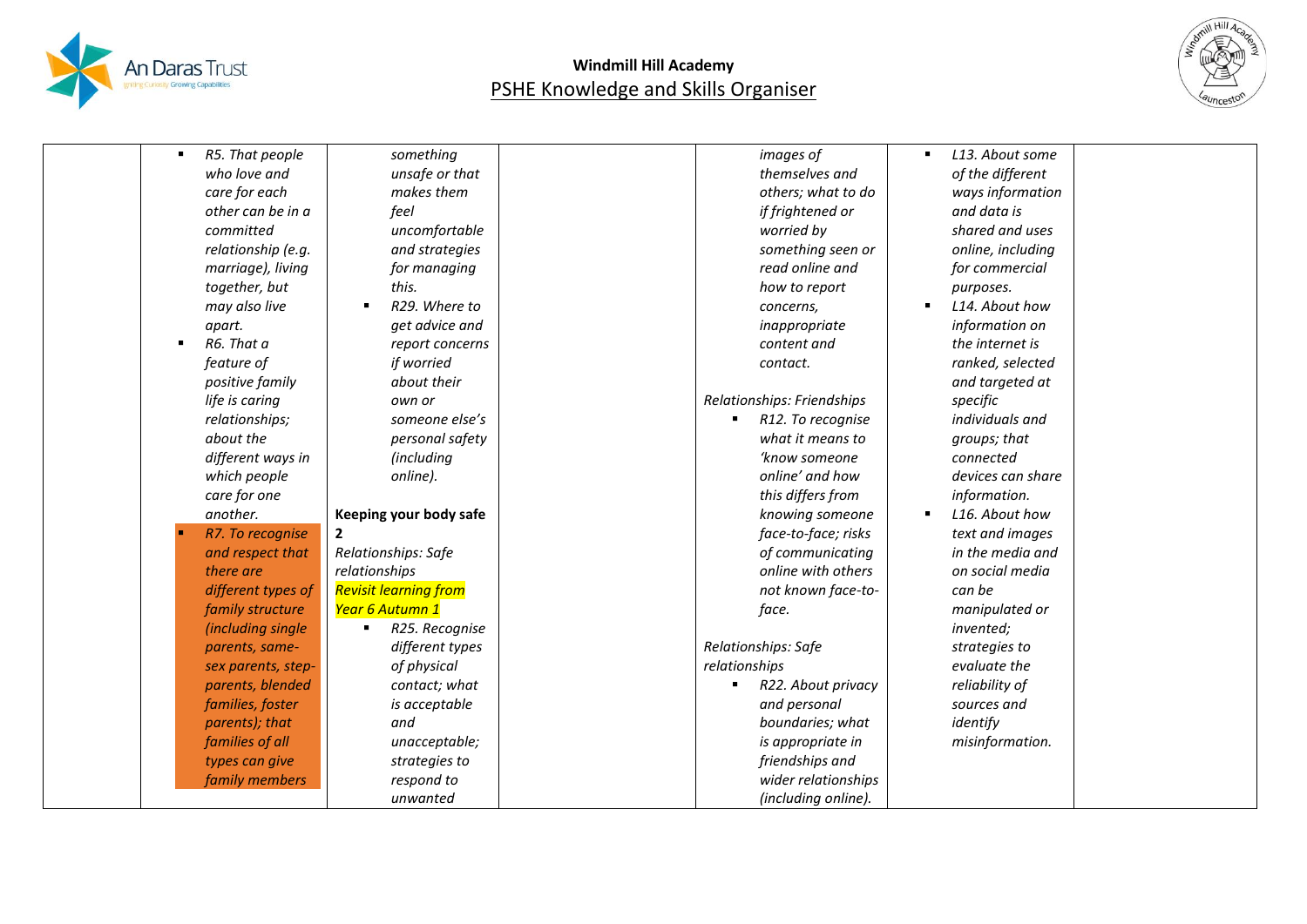



| love, security and                 | physical                      | R23. About why<br>$\blacksquare$ | <b>Feelings and common</b>        |
|------------------------------------|-------------------------------|----------------------------------|-----------------------------------|
| stability.                         | contact.                      | someone may                      | anxieties when changing           |
| R8. To recognise                   | R26. About                    | behave differently               | schools                           |
| other shared                       | seeking and                   | online, including                | <b>Revisit learning from Year</b> |
| characteristics of                 | giving                        | pretending to be                 | 4 Autumn 1                        |
| healthy family                     | permission                    | someone they are                 | Health and wellbeing:             |
| life, including                    | (consent) in                  | not; strategies for              | <b>Mental health</b>              |
| commitment,                        | different                     | recognising risks,               | H21. To recognise<br>٠            |
| care, spending                     | situation.                    | harmful content                  | warning signs                     |
| time together;                     | R27. About<br>$\blacksquare$  | and contact; how                 | about mental                      |
| being there for                    | keeping                       | to report concerns.              | health and                        |
| each other in                      | something                     | R24. How to<br>$\blacksquare$    | wellbeing and                     |
| times of difficulty.               | confidential or               | respond safely and               | how to seek                       |
| R9. How to<br>٠                    | secret, when                  | appropriately to                 | support for                       |
| recognise if                       | this should (e.g.             | adults they may                  | themselves and                    |
| family                             | a birthday                    | encounter (in all                | others.                           |
| relationships are                  | surprise that                 | contexts including               |                                   |
| making them feel                   | others will find              | online) whom they                | Health and wellbeing:             |
| unhappy or                         | out about) or                 | do not know.                     | Ourselves, growing and            |
| unsafe, and how                    | should not                    | R29. Where to get<br>٠           | changing                          |
| to seek help or                    | agree to, and                 | advice and report                | H35. About the                    |
| advice.                            | when it is right              | concerns if worried              | new                               |
|                                    | to break a                    | about their own or               | opportunities and                 |
| <b>Healthy and harmful</b>         | confidence or                 | someone's                        | responsibilities                  |
| relationships                      | share a secret.               | personal safety                  | that increasing                   |
| Relationships: Families            | R28. How to<br>$\blacksquare$ | (including online).              | independence                      |
| and close positive                 | recognise                     |                                  | may bring.                        |
| relationships                      | pressure from                 |                                  | H36. Strategies to                |
| <b>Revisit learning from Year</b>  | others to do                  |                                  | manage                            |
| Autumn 1                           | something                     |                                  | transitions                       |
| R4. That forcing<br>$\blacksquare$ | unsafe or that                |                                  | between classes                   |
| anyone to marry                    | makes them                    |                                  | and key stages.                   |
| against their will                 | feel                          |                                  |                                   |
| is a crime; that                   | uncomfortable                 |                                  | Relationships: Friendships        |
| help and support                   | and strategies                |                                  |                                   |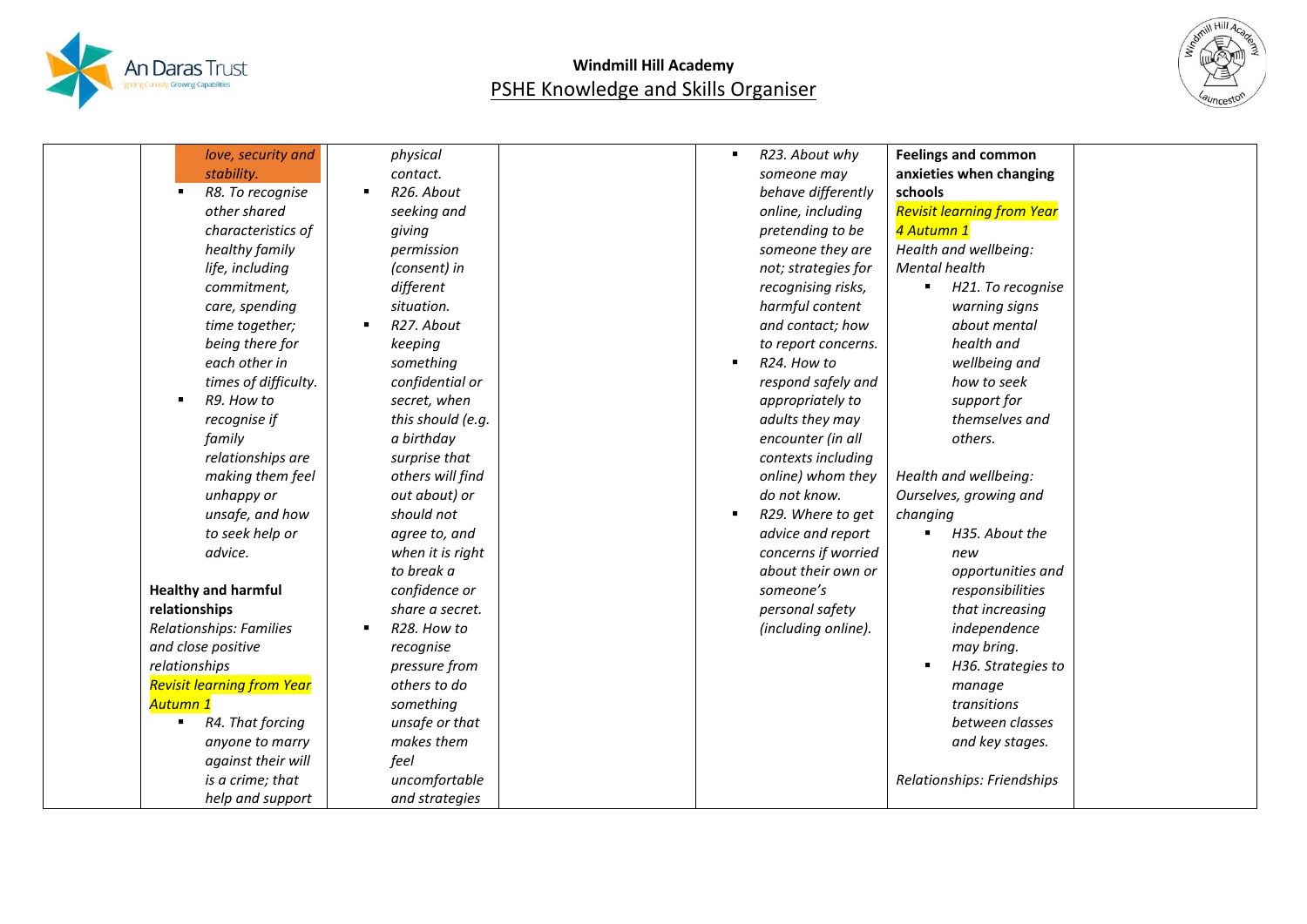



| is available to                   | for managing                    |  | $\blacksquare$ | R13. The           |
|-----------------------------------|---------------------------------|--|----------------|--------------------|
| people who are                    | this.                           |  |                | importance of      |
| worried about                     | R29. Where to<br>$\blacksquare$ |  |                | seeking support if |
| this for                          | get advice and                  |  |                | feeling lonely or  |
| themselves and                    | report concerns                 |  |                | excluded.          |
| others.                           | if worried                      |  |                |                    |
| R9. How to<br>$\blacksquare$      | about their                     |  |                |                    |
| recognise if                      | own or                          |  |                |                    |
| family                            | someone else's                  |  |                |                    |
| relationships are                 | personal safety                 |  |                |                    |
| making them feel                  | (including                      |  |                |                    |
| unhappy or                        | online).                        |  |                |                    |
| unsafe, and how                   |                                 |  |                |                    |
| to seek help or                   | Health and wellbeing:           |  |                |                    |
| advice.                           | Keeping safe                    |  |                |                    |
|                                   | Revisit learning from           |  |                |                    |
| Relationships: Managing           | Year 6 Autumn 1                 |  |                |                    |
| hurtful behaviour and             | H45. That                       |  |                |                    |
| bullying                          | female genital                  |  |                |                    |
| <b>Revisit learning from Year</b> | mutilation                      |  |                |                    |
| <mark>6 Autumn 1</mark>           | (FGM) is                        |  |                |                    |
| R19. About the<br>$\blacksquare$  | against British                 |  |                |                    |
| impact of                         | law, what to do                 |  |                |                    |
| bullying,                         | and whom to                     |  |                |                    |
| including offline                 | tell if they think              |  |                |                    |
| and online, and                   | they or                         |  |                |                    |
| the consequences                  | someone they                    |  |                |                    |
| of hurtful                        | know might be                   |  |                |                    |
| behaviour.                        | at risk.                        |  |                |                    |
| R20. Strategies to<br>٠           |                                 |  |                |                    |
| respond to                        |                                 |  |                |                    |
| hurtful behaviour                 |                                 |  |                |                    |
| experiences or                    |                                 |  |                |                    |
| witnessed, offline                |                                 |  |                |                    |
| and online                        |                                 |  |                |                    |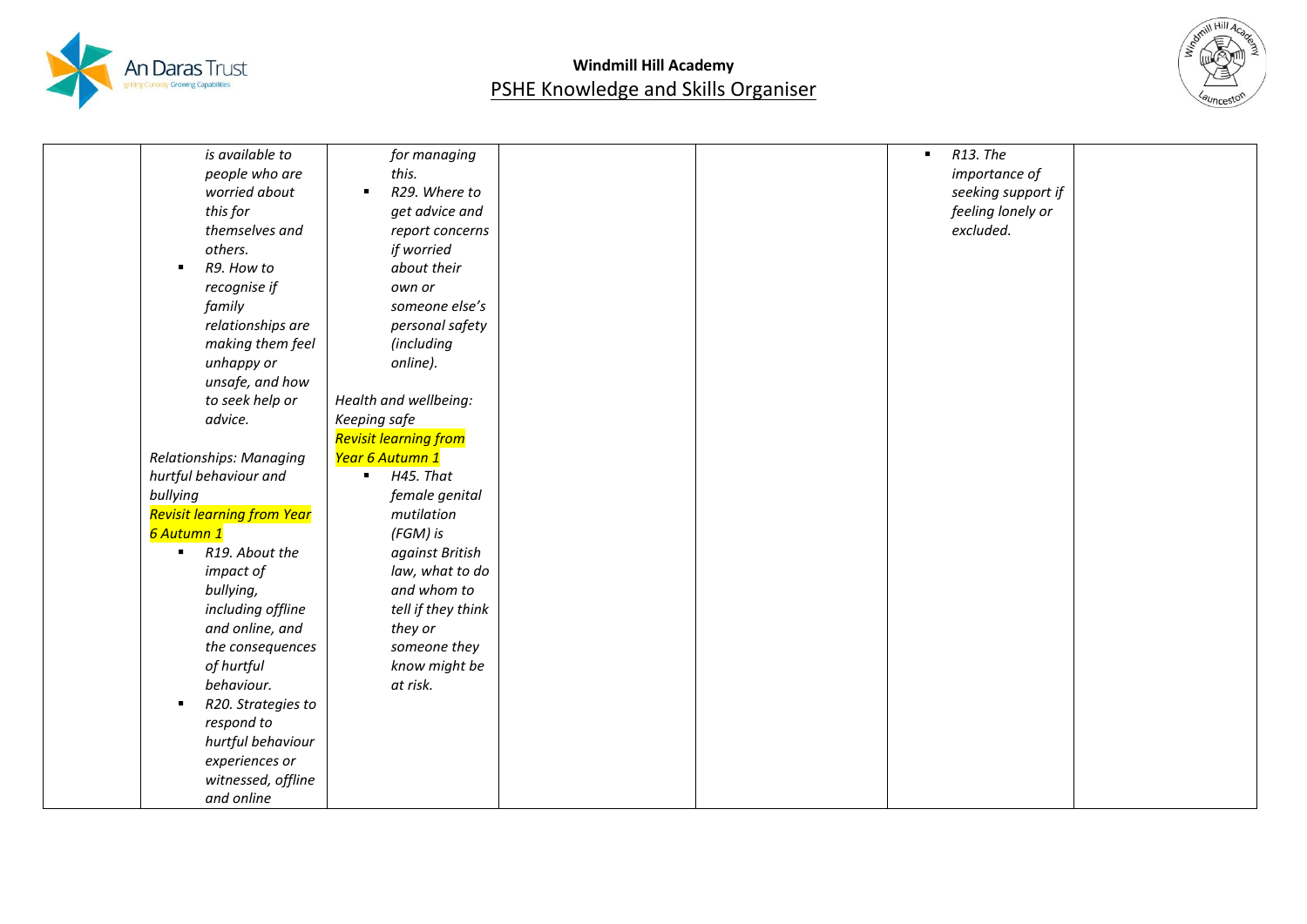



| (including                   |  |  |  |
|------------------------------|--|--|--|
| teasing, name-               |  |  |  |
| calling, bullying,           |  |  |  |
| trolling,                    |  |  |  |
| harassment or                |  |  |  |
| the deliberate               |  |  |  |
|                              |  |  |  |
| excluding of                 |  |  |  |
| others); how to              |  |  |  |
| report concerns              |  |  |  |
| and get support.             |  |  |  |
| R21. About<br>$\blacksquare$ |  |  |  |
| discrimination:              |  |  |  |
| what it means                |  |  |  |
| and how to                   |  |  |  |
| challenge it.                |  |  |  |
|                              |  |  |  |
| Relationships: Safe          |  |  |  |
| relationships                |  |  |  |
| $R28.$ How to                |  |  |  |
| recognise                    |  |  |  |
| pressure from                |  |  |  |
| others to do                 |  |  |  |
| something unsafe             |  |  |  |
| or that makes                |  |  |  |
| them feel                    |  |  |  |
| uncomfortable                |  |  |  |
| and strategies for           |  |  |  |
| managing this.               |  |  |  |
|                              |  |  |  |
| Living in the wider world:   |  |  |  |
| Communities                  |  |  |  |
| Revisit learning from Year   |  |  |  |
| <mark>5 Autumn 1</mark>      |  |  |  |
| L7. To value the<br>m.       |  |  |  |
| different                    |  |  |  |
|                              |  |  |  |